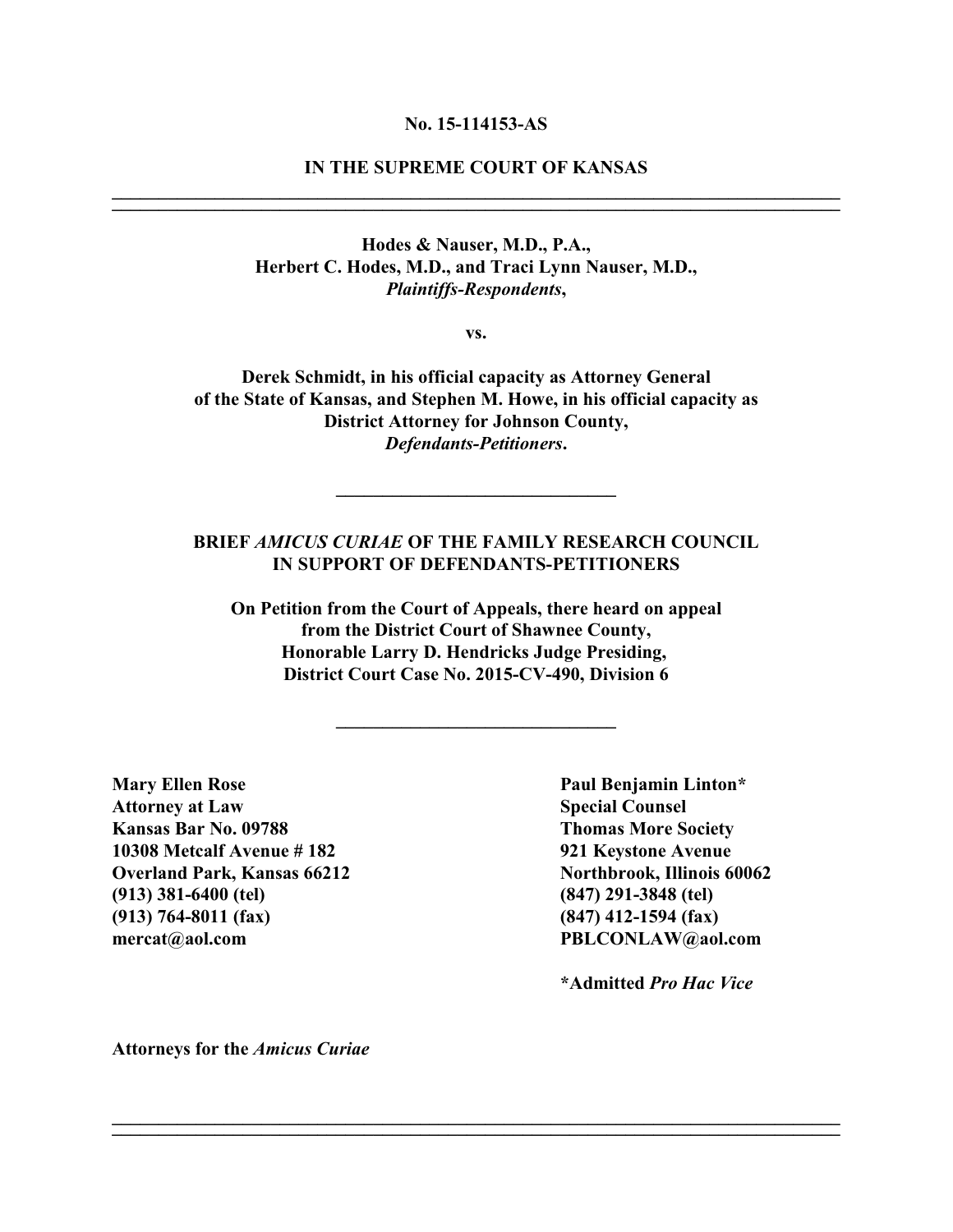# **Table of Contents**

|    | Argument:                                                                                               |
|----|---------------------------------------------------------------------------------------------------------|
| I. | SECTION 1 OF THE BILL OF RIGHTS IS NOT SELF-EXECUTING AND<br>DOES NOT CREATE ANY JUDICIALLY ENFORCEABLE |
|    |                                                                                                         |
|    |                                                                                                         |
|    |                                                                                                         |
|    | State ex rel. Tomasic v. Kansas City, Kansas Port Authority, 230 Kan. 404,                              |
|    | <i>Sharples v. Roberts</i> , 249 Kan. 286, 816 P.2d 390 (1991). 2-3                                     |
|    |                                                                                                         |
|    |                                                                                                         |
|    |                                                                                                         |
|    |                                                                                                         |
|    |                                                                                                         |
|    |                                                                                                         |
|    |                                                                                                         |
|    | Proceedings and Debates of the Kansas Constitutional Convention of 1859                                 |
|    |                                                                                                         |
|    | Francis H. Heller, The Kansas State Constitution (Greenwood Press 1992) 5, 9                            |
|    |                                                                                                         |
|    |                                                                                                         |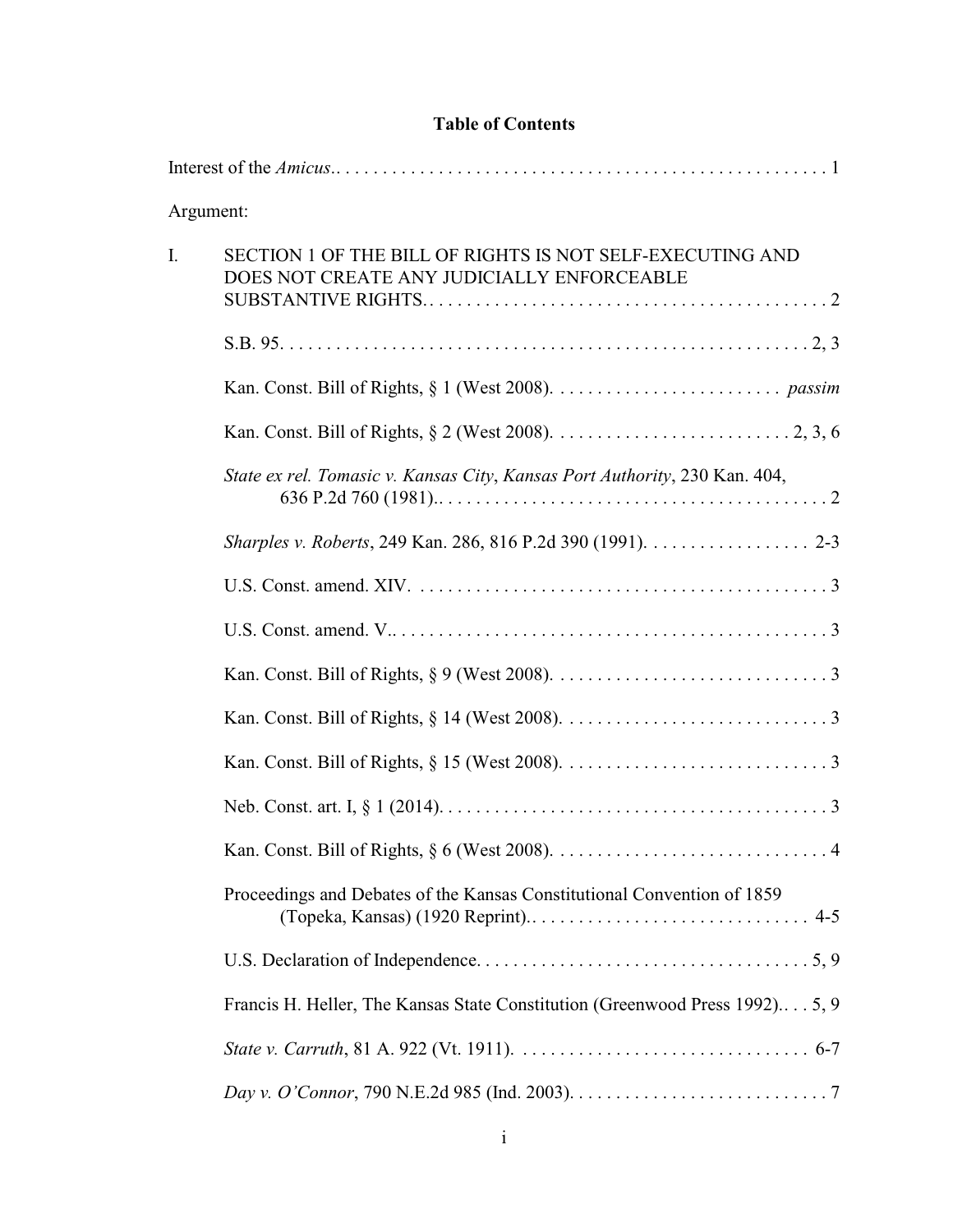| Paris v. Commonwealth, 545 S.E.2d 557 (Va. Ct. App. 2001). 7             |
|--------------------------------------------------------------------------|
|                                                                          |
|                                                                          |
|                                                                          |
|                                                                          |
| Treants Enterprises v. Onslow County, 360 S.E.2d 783 (N.C. 1987). 7      |
| Wood v. University of Utah Medical Center, 67 P.3d 436 (Utah 2003). 7    |
|                                                                          |
|                                                                          |
| In the Interest of Angel Lace M., 516 N.W.2d 678 (Wis. 1994). 8          |
|                                                                          |
|                                                                          |
|                                                                          |
| National Hearing Aid Centers, Inc. v. Smith, 376 A.2d 456 (Me. 1977).  8 |
| Danforth v. State Dep't of Health & Welfare, 303 A.2d 800 (Me. 1973). 8  |
|                                                                          |
|                                                                          |
|                                                                          |
|                                                                          |
|                                                                          |
| American Academy of Pediatrics v. Lungren, 940 P.2d 797 (Cal. 1997). 9   |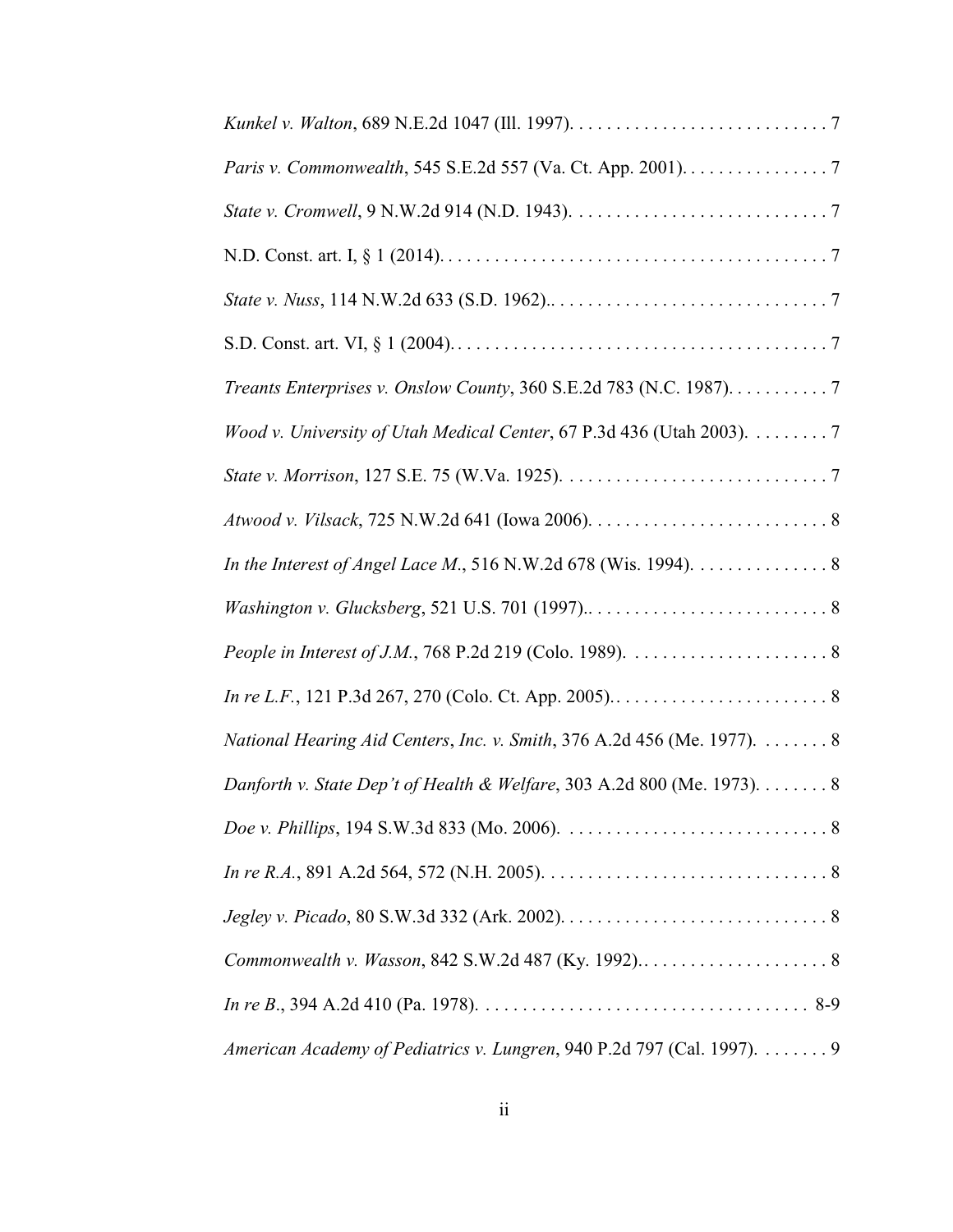|    | North Florida Women's Health & Counseling Services, Inc. v.                                                                         |
|----|-------------------------------------------------------------------------------------------------------------------------------------|
|    |                                                                                                                                     |
|    | Planned Parenthood of Central New Jersey v. Farmer,                                                                                 |
|    |                                                                                                                                     |
|    |                                                                                                                                     |
|    |                                                                                                                                     |
| Π. | THE "INALIENABLE NATURAL RIGHTS" LANGUAGE OF § 1 DOES<br>NOT CREATE A "LIBERTY" RIGHT TO OBTAIN AN ABORTION.  10                    |
|    |                                                                                                                                     |
|    |                                                                                                                                     |
|    |                                                                                                                                     |
|    |                                                                                                                                     |
|    |                                                                                                                                     |
|    | Serna v. Superior Court, 707 P.2d 793 (Cal. 1985) 10                                                                                |
|    |                                                                                                                                     |
|    |                                                                                                                                     |
|    |                                                                                                                                     |
|    | West v. Thompson Newspapers, 872 P.2d 999 (Utah 1994).  10                                                                          |
|    | Earl M. Maltz, False Prophet-Justice Brennan and the Theory of State<br>Constitutional Law, 15 Hastings Const. L. Q. 429 (1988). 10 |
|    | Ronald K.L. Collins, Reliance on State Constitutions-Away From a<br>Reactionary Approach, 9 Hastings Const. L. Q. 1 (1981) 10       |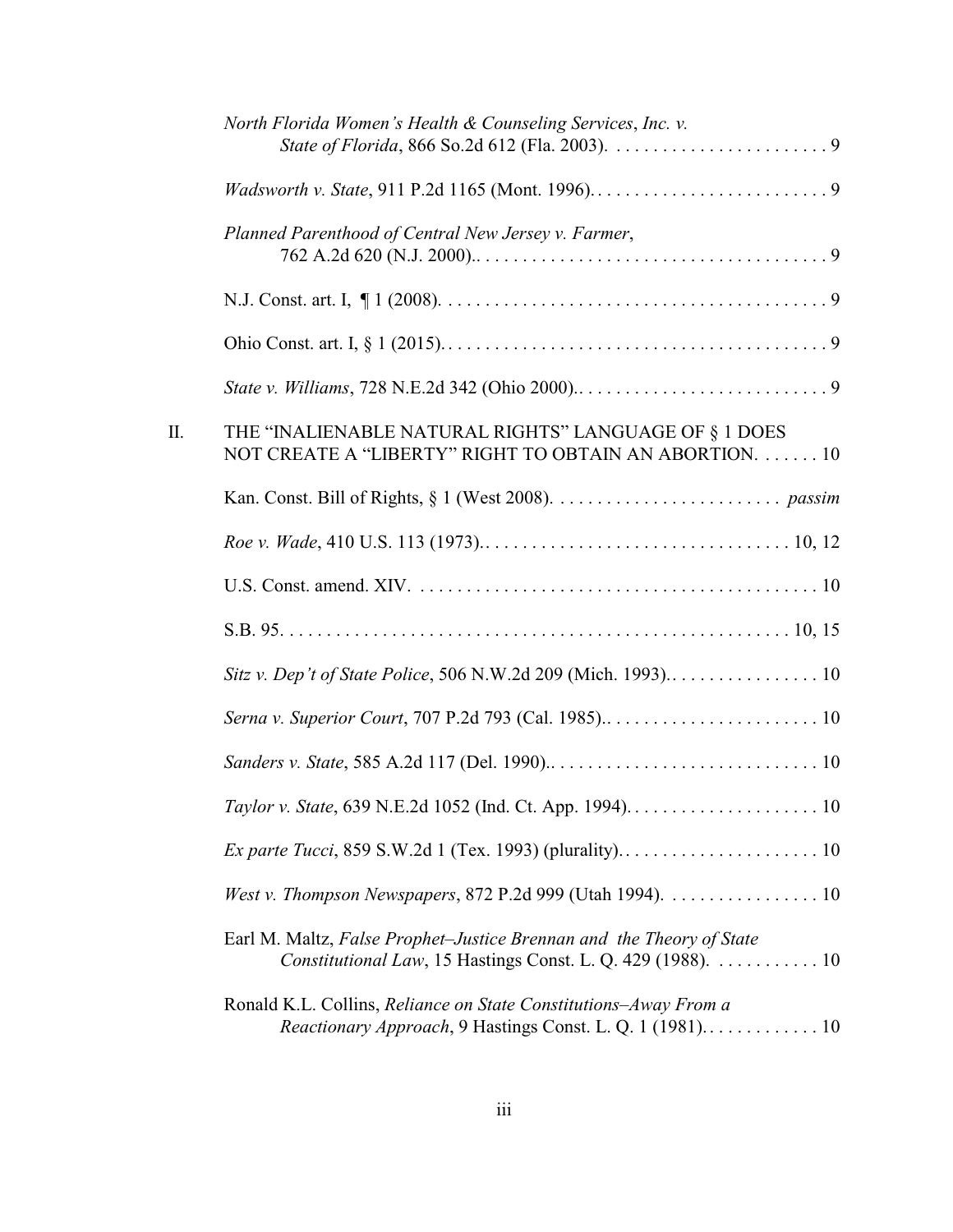| Jennifer Friesen, State Constitutional Law[:] Litigating Individual Rights,                                                                                                                                                                                                                                                                                                                                                                                                          |  |  |
|--------------------------------------------------------------------------------------------------------------------------------------------------------------------------------------------------------------------------------------------------------------------------------------------------------------------------------------------------------------------------------------------------------------------------------------------------------------------------------------|--|--|
| Mahaffey v. Attorney General, 564 N.W.2d 104 (Mich. Ct. App. 1997). 11                                                                                                                                                                                                                                                                                                                                                                                                               |  |  |
| Preterm Cleveland v. Voinovich, 627 N.E.2d 570 (Ohio Ct. App. 1993). 11                                                                                                                                                                                                                                                                                                                                                                                                              |  |  |
| Moe v. Secretary of Administration & Finance, 417 N.E.2d 387                                                                                                                                                                                                                                                                                                                                                                                                                         |  |  |
|                                                                                                                                                                                                                                                                                                                                                                                                                                                                                      |  |  |
|                                                                                                                                                                                                                                                                                                                                                                                                                                                                                      |  |  |
|                                                                                                                                                                                                                                                                                                                                                                                                                                                                                      |  |  |
| City of Fort Scott v. Arbuckle, 165 Kan. 374, 196 P.2d 217 (1948). 11                                                                                                                                                                                                                                                                                                                                                                                                                |  |  |
| In re Inquiry Relating to Rome, 218 Kan. 198, 542 P.2d 676 (1975). 11                                                                                                                                                                                                                                                                                                                                                                                                                |  |  |
|                                                                                                                                                                                                                                                                                                                                                                                                                                                                                      |  |  |
| Sheppard v. Sheppard, 230 Kan. 146, 630 P.2d 1121 (1981). 11                                                                                                                                                                                                                                                                                                                                                                                                                         |  |  |
|                                                                                                                                                                                                                                                                                                                                                                                                                                                                                      |  |  |
| Kan. (Terr.) Stat. ch. 48, § 10 (1855), <i>recodified at</i> Kan. Gen. Laws ch. 28,<br>§ 10 (1859), recodified at Kan. Gen. Stat. ch. 31, § 15 (1868),<br>recodified at Kan. Gen. Stat. § 1953 (1899), recodified at Kan. Gen.<br>Stat. § 2000 (1901), recodified at Kan. Gen. Stat. § 2091 (1905),<br>recodified at Kan. Gen. Stat. § 3376 (1915), recodified at Kan. Gen.<br>Stat. § 21-410 (1923), carried forward as Kan. Stat. Ann. § 21-410                                    |  |  |
| Kan. (Terr.) Stat. ch. 48, § 39 (1855), <i>recodified at</i> Kan. Gen. Laws ch. 28,<br>§ 37 (1859), recodified at Kan. Gen. Stat. ch. 31, § 44 (1868),<br><i>recodified at</i> Kan. Gen. Stat. § 1982 (1899), <i>recodified at</i> Kan. Gen.<br>Stat. § 2029 (1901), <i>recodified at</i> Kan. Gen. Stat. § 2120 (1905),<br><i>recodified at</i> Kan. Gen. Stat. § 3405 (1915), <i>recodified at</i> Kan. Gen.<br>Stat. § 21-437 (1923), carried forward as Kan. Stat. Ann. § 21-437 |  |  |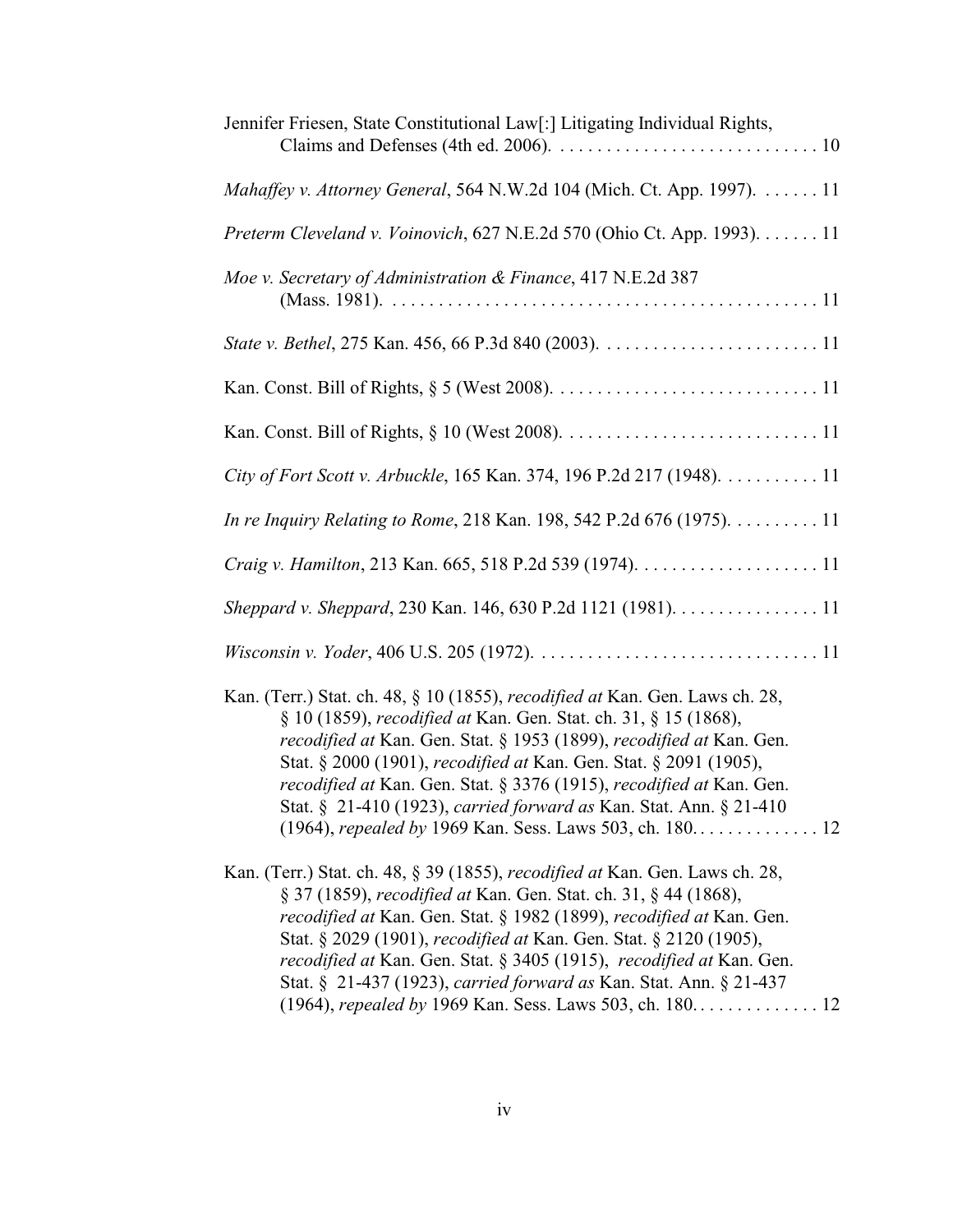| Kan. (Terr.) Stat. ch. 48, § 9 (1855), <i>recodified at</i> Kan. Gen. Laws ch. 28,<br>§ 9 (1859), recodified at Kan. Gen. Stat. ch. 31, § 14 (1868),<br>recodified at Kan. Gen. Stat § 1952 (1899), recodified at Kan. Gen.<br>Stat. § 1999 (1901), recodified at Kan. Gen. Stat. § 2090 (1905),<br>recodified at Kan. Gen. Stat. § 3375 (1915), recodified at Kan. Gen.<br>Stat. § 21-409 (1923), carried forward as Kan. Stat. Ann. § 21-409 |
|------------------------------------------------------------------------------------------------------------------------------------------------------------------------------------------------------------------------------------------------------------------------------------------------------------------------------------------------------------------------------------------------------------------------------------------------|
| (1964), repealed by 1969 Kan. Sess. Laws 503, ch. 180. 12                                                                                                                                                                                                                                                                                                                                                                                      |
|                                                                                                                                                                                                                                                                                                                                                                                                                                                |
|                                                                                                                                                                                                                                                                                                                                                                                                                                                |
|                                                                                                                                                                                                                                                                                                                                                                                                                                                |
|                                                                                                                                                                                                                                                                                                                                                                                                                                                |
|                                                                                                                                                                                                                                                                                                                                                                                                                                                |
|                                                                                                                                                                                                                                                                                                                                                                                                                                                |
|                                                                                                                                                                                                                                                                                                                                                                                                                                                |
|                                                                                                                                                                                                                                                                                                                                                                                                                                                |
|                                                                                                                                                                                                                                                                                                                                                                                                                                                |
|                                                                                                                                                                                                                                                                                                                                                                                                                                                |
|                                                                                                                                                                                                                                                                                                                                                                                                                                                |
|                                                                                                                                                                                                                                                                                                                                                                                                                                                |
|                                                                                                                                                                                                                                                                                                                                                                                                                                                |
|                                                                                                                                                                                                                                                                                                                                                                                                                                                |
|                                                                                                                                                                                                                                                                                                                                                                                                                                                |
|                                                                                                                                                                                                                                                                                                                                                                                                                                                |
|                                                                                                                                                                                                                                                                                                                                                                                                                                                |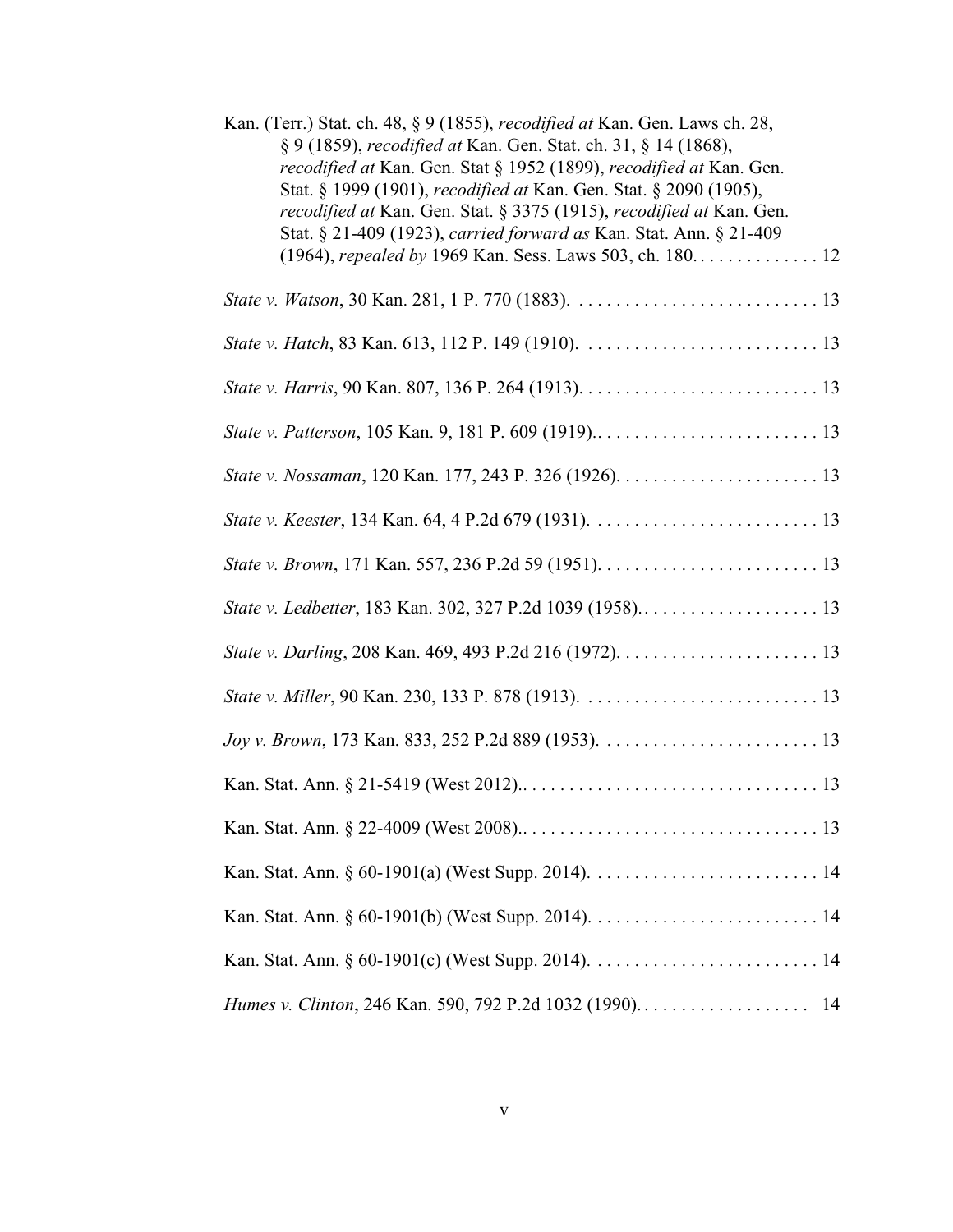| Bruggemann by and through Bruggemann v. Schimke,                        |
|-------------------------------------------------------------------------|
|                                                                         |
|                                                                         |
|                                                                         |
| Proceedings and Debates of the Kansas Constitutional Convention of 1859 |
|                                                                         |
|                                                                         |
| Appendix                                                                |

Certificate of Service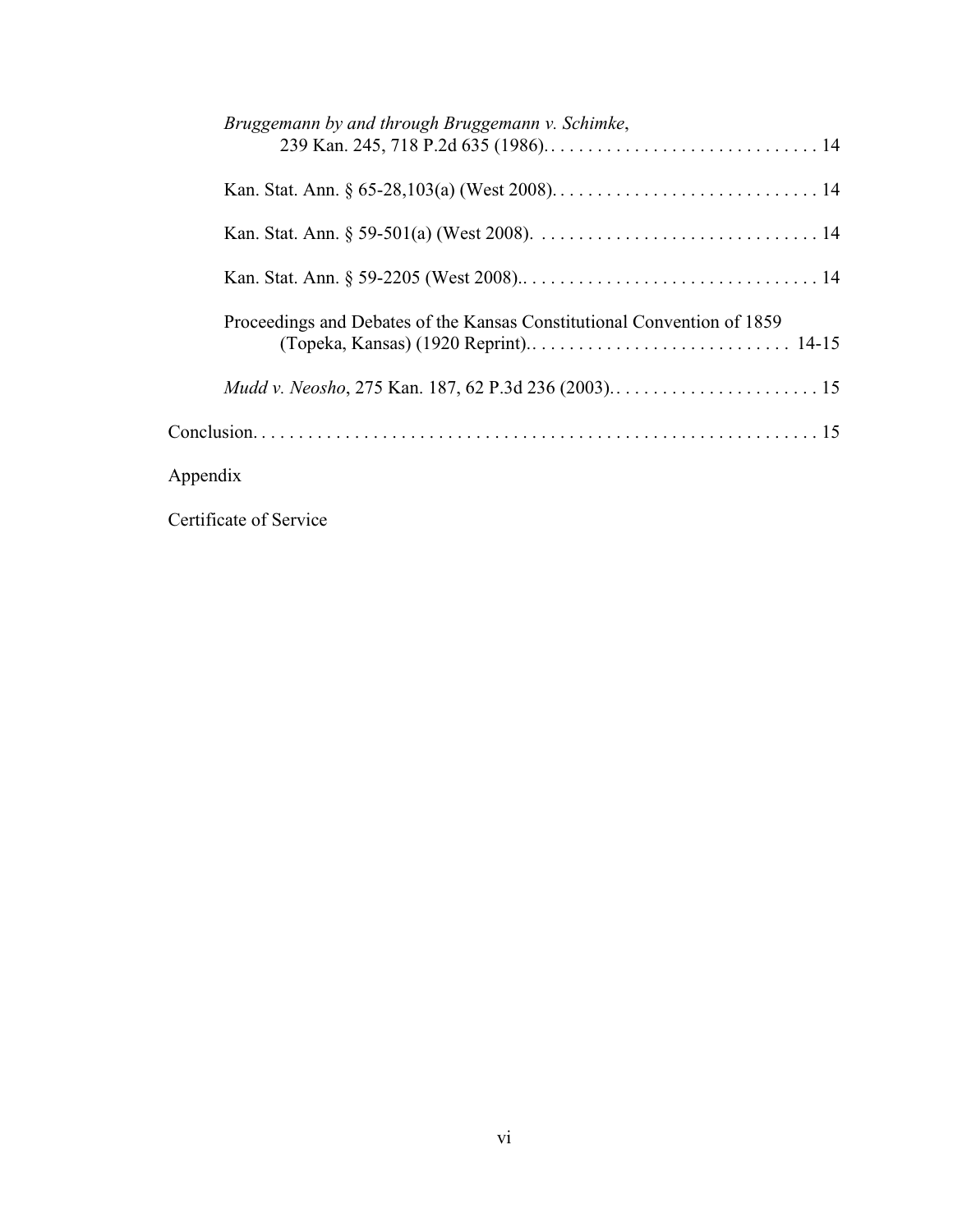#### **Interest of the** *Amicus*

The Family Research Council (FRC) was founded in 1983 as an organization dedicated to the promotion of marriage and family and the sanctity of human life in public policy. Through publications, media appearances, public events, debates and testimony, FRC's team of policy experts reviews data and analyzes legislative and executive branch proposals that affect marriage, the family and human life. FRC also strives to assure that the sanctity of human life is recognized and respected in the decisions of courts. To that end, FRC has submitted *amicus curiae* briefs presenting its views in several Supreme Court cases affecting unborn human life including the challenges to state and federal laws barring partial-birth abortions, *Stenberg v. Carhart* (2000), and *Gonzales v. Carhart* (2007). This case presents a similar issue.

The General Assembly passed and Governor Brownback signed into law Senate Bill 95, which prohibits the performance of dilation and evacuation abortions on live, unborn children. In this procedure, a physician, in deliberately causing the death of an unborn child, dismembers the child. Plaintiffs in this case, two physicians who perform such abortions and their professional association, have challenged the law, claiming that the Kansas Constitution protects such a barbaric procedure. On plaintiffs' motion, the district court temporarily enjoined defendants from enforcing the law and an equally divided court of appeals affirmed. This Court granted defendants' petition for review.

FRC submits that nothing in the Kansas Constitution, properly considered, confers a right to perform an abortion, whether by the dismemberment method at issue in this case, or any other method. This Court has never recognized a state right to abortion. And, as this brief explains, there is no basis for recognizing such a right.

1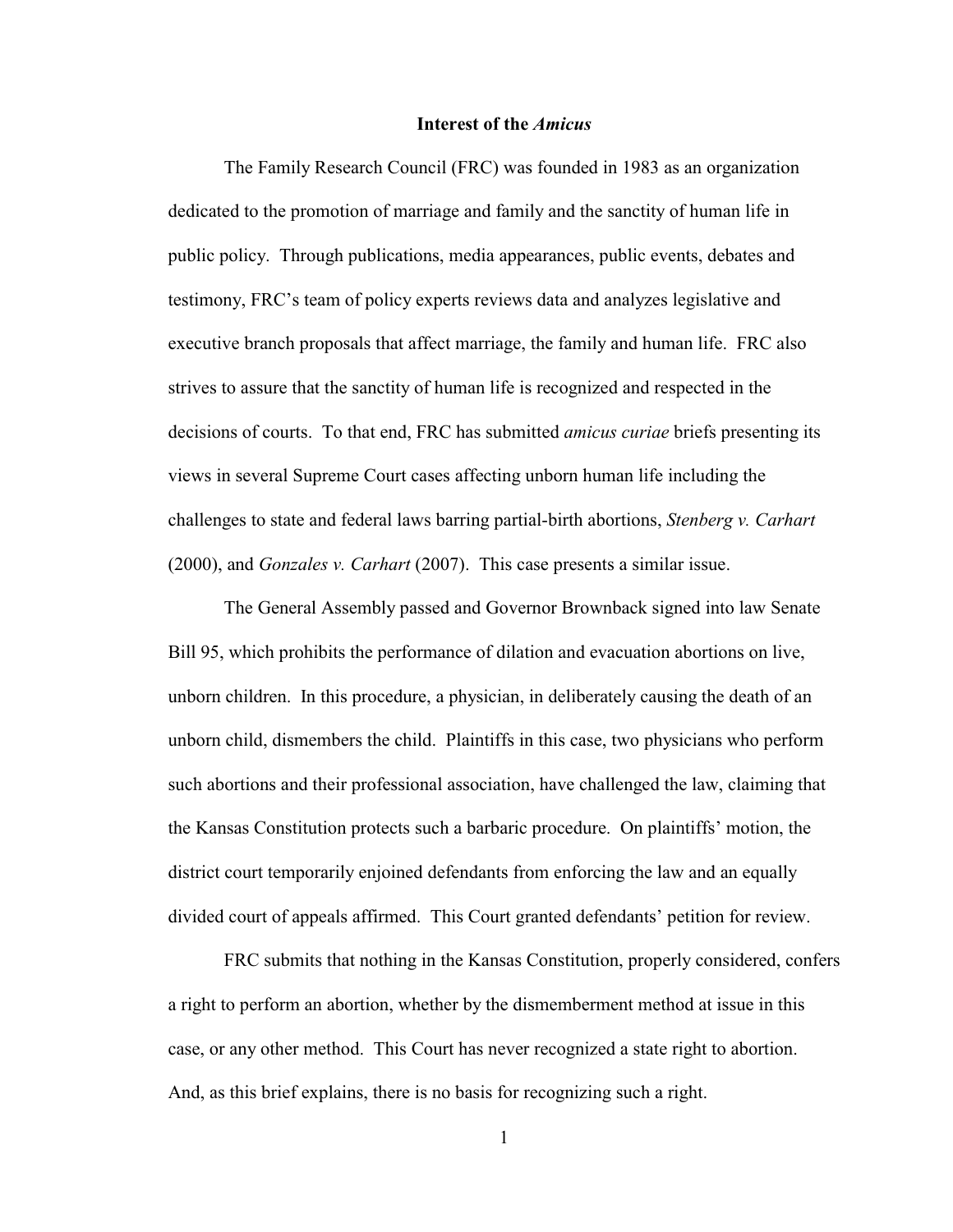# **SECTION 1 OF THE BILL OF RIGHTS IS NOT SELF-EXECUTING AND DOES NOT CREATE ANY JUDICIALLY ENFORCEABLE SUBSTANTIVE RIGHTS.**

Plaintiffs challenge S.B. 95, which prohibits the performance of dismemberment abortions on live, unborn children, arguing that the prohibition impermissibly interferes with a pregnant woman's fundamental right to obtain an abortion which right, according to plaintiffs, is secured by  $\S$  1 and 2 of the Kansas Bill of Rights (plaintiffs have raised no federal constitutional claims). The district court granted plaintiffs' motion for a temporary injunction barring enforcement of the law, and the court of appeals, sitting *en banc*, affirmed that injunction by an evenly divided court. *Amicus curiae* submits that neither § 1 nor § 2 of the Kansas Bill of Rights creates a right to abortion.

Section 1 provides: "All men are possessed of equal and inalienable natural rights, among which are life, liberty, and the pursuit of happiness." Section 2 provides, in part: "All political power is inherent in the people, and all free governments are founded on their authority, and are instituted for their equal protection and benefit."

*Amicus curiae* recognizes that this Court, on occasion, has stated that §§ 1 and 2 "are given much the same effect as the clauses of the Fourteenth Amendment relating to due process and equal protection." *State ex rel. Tomasic v. Kansas City*, *Kansas Port Authority*, 230 Kan. 404, 426, 636 P.2d 760, 777 (1981). Section 2, however, applies "solely to political privileges, not to the personal or property rights of an individual,"

 $<sup>1</sup>$  As Judge Atcheson noted, however, "Nobody . . . has unearthed a case in which</sup> the Kansas Supreme Court has actually relied on § 1 to find and enforce an unenumerated constitutional right to decide a legal controversy. Many of the cases, particularly the early ones, are mishmashes that mention both federal and state constitutional rights and never really explain the bases for their rulings." Op. 52.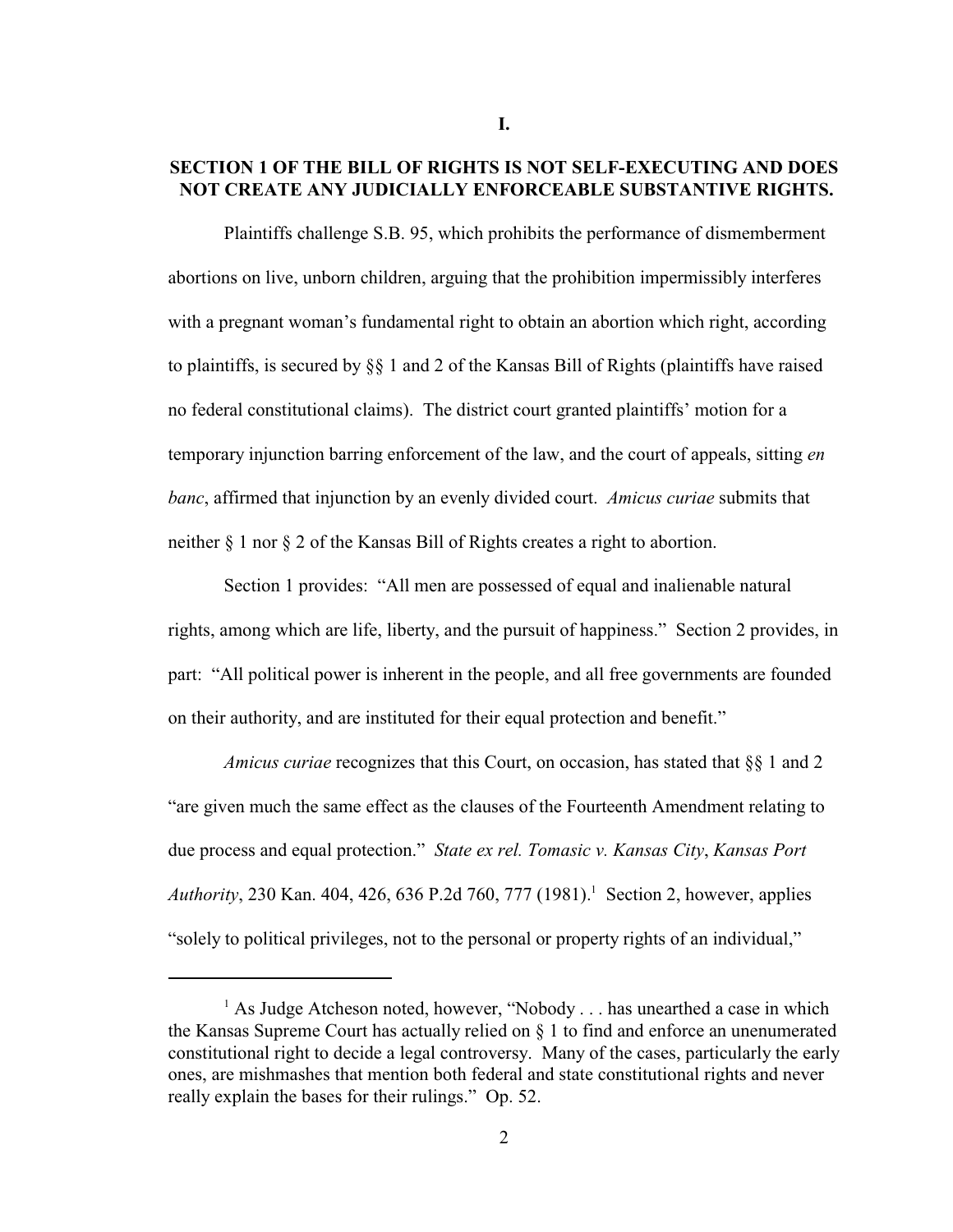*Sharples v. Roberts*, 249 Kan. 286, 289, 816 P.2d 390, 393 (1991), and thus has no bearing on the constitutionality of an abortion regulation such as S.B. 95. And, as to  $\S$  1, *amicus* contends that, properly understood in light of its text and history, § 1 does not, in and of itself, create any judicially enforceable substantive rights. That conclusion is consistent with the interpretation of similar provisions in other state constitutions. Accordingly, there is no basis for deriving a right to abortion from § 1.

Section 1 cannot plausibly be regarded as a guarantee of due process of law. First, the phrase "due process of law" does not appear anywhere in  $\S$  1. Second, in drafting  $\S$  1 (and § 2), the delegates of the 1859 Constitutional Convention could not have had in mind the Due Process and Equal Protection Clauses of the Fourteenth Amendment because the Amendment was not proposed until 1865. Third, although the framers *did* include in the state Bill of Rights certain guarantees set forth in the federal Bill of Rights, often borrowing the very language used in the latter, *see*, *e.g*., §§ 9 (cruel and unusual punishment), 14 (quartering of soldiers), 15 (search and seizure), they did *not* include the Fifth Amendment's due process guarantee. Given the fact that the earlier (rejected) Lecompton Constitution *did* contain express due process language, the omission of such language from the Wyandotte Constitution "must be seen as the drafters' exercise of studied consideration rather than the result of inadvertence." Op. 51 (Atcheson, J.).

Entirely apart from the foregoing, § 1 cannot be regarded as creating judicially enforceable substantive rights. First, unlike the language in the federal Due Process Clauses, nothing in § 1 expressly *forbids* the deprivation of the rights identified therein. *Compare* Neb. Const. art. I, § 1 (providing that the "inherent and inalienable rights" listed in § 1 "shall not be denied or infringed by the state or any subdivision thereof").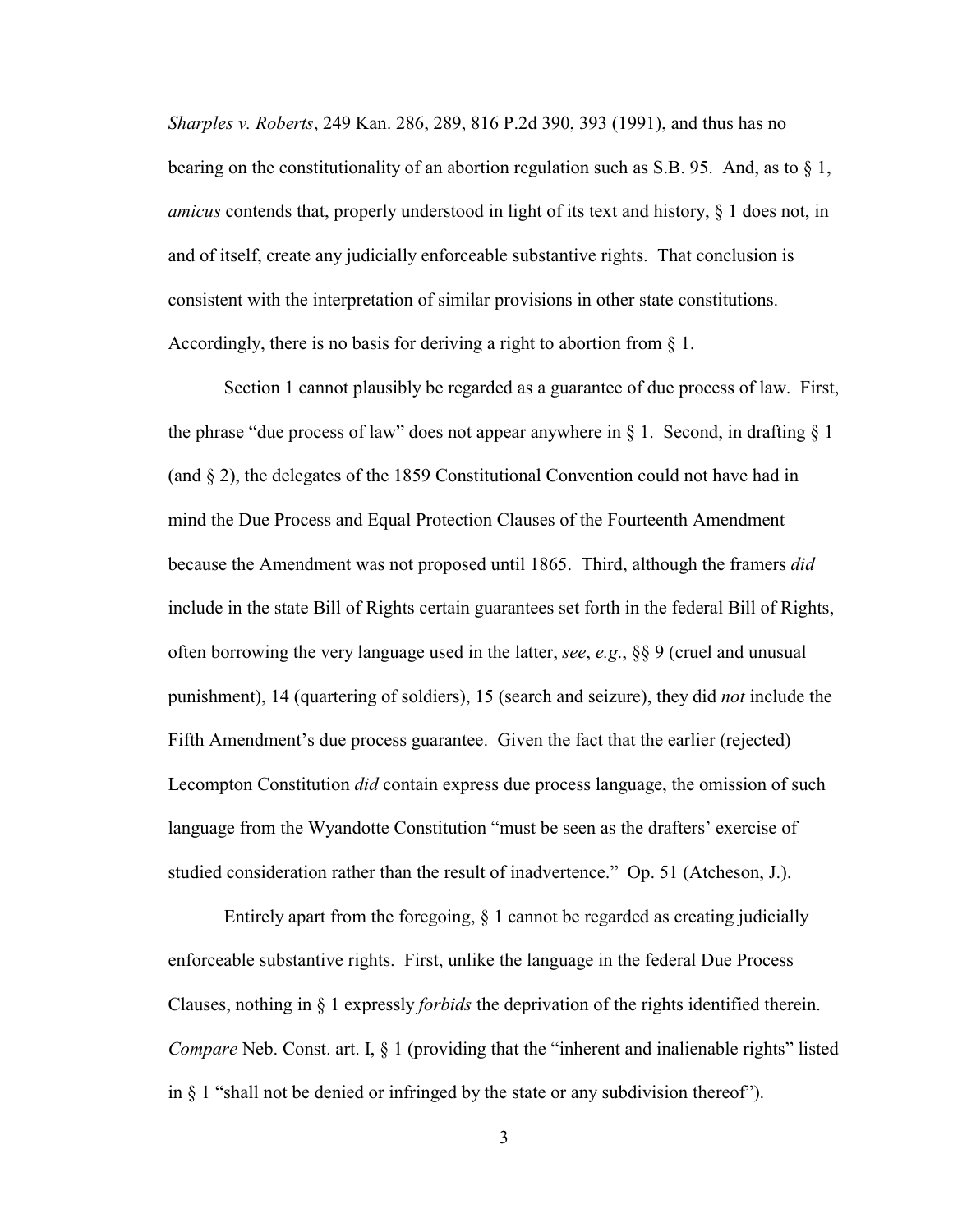Second, the specific "inalienable natural rights" identified in  $\S$  1 – "life, liberty, and the pursuit of happiness" – are merely illustrative ("among which are"), not exhaustive. For example, there is no mention of "acquiring, possessing, and protecting property" or "seeking and obtaining . . . safety," two other rights identified in the original draft of § 1. Proceedings and Debates of the Kansas Constitutional Convention of 1859 (Topeka, Kansas) (1920 Reprint) 187 ("Proceedings"). It is unreasonable to assume that the drafters of  $\S$  1 intended to confer on the judiciary a roving commission to decide from time to time what other unidentified rights would fall within the scope of § 1, guided by nothing more than their own personal preferences and predilections.<sup>2</sup>

Third, nothing in the debates indicates that the drafters intended the rights declared in  $\S$  1 to be self-executing and, therefore, judicially enforceable.<sup>3</sup> In presenting the report of the Committee on the Preamble and Bill of Rights, Delegate Hutchinson told the Convention that "[i]t should be the work of *legislation*," not litigation, "to restore the people back to their *natural rights* from which preceding legislation has driven them." Proceedings 185 (emphasis added). Toward the end of the debate over  $\S 1$ , much of which focused on whether it would preclude enforcement in state courts of the federal Fugitive Slave Act, Delegate Kingman proposed to substitute for the Committee's draft

 $\frac{1}{2}$  In his opinion, Judge Atcheson defined "natural rights" as those rights that "may" be thought of as essential for a human being to live in a condition recognizing his or her humanity." Op. 39. And who determines what those rights are under this amorphous and utterly subjective standard, or from what "authority or source," *id*., they are derived? Surely, that determination is in the eyes of the beholder unconstrained by any limits.

<sup>&</sup>lt;sup>3</sup> If the drafters of the "inalienable natural rights" language of  $\S$  1 thought that such language was self-executing, then why did they feel it necessary to include an express prohibition of slavery  $(\S 6)$  in the Bill of Rights? After all, it would be hard to imagine a greater interference with one's "liberty" than to be enslaved.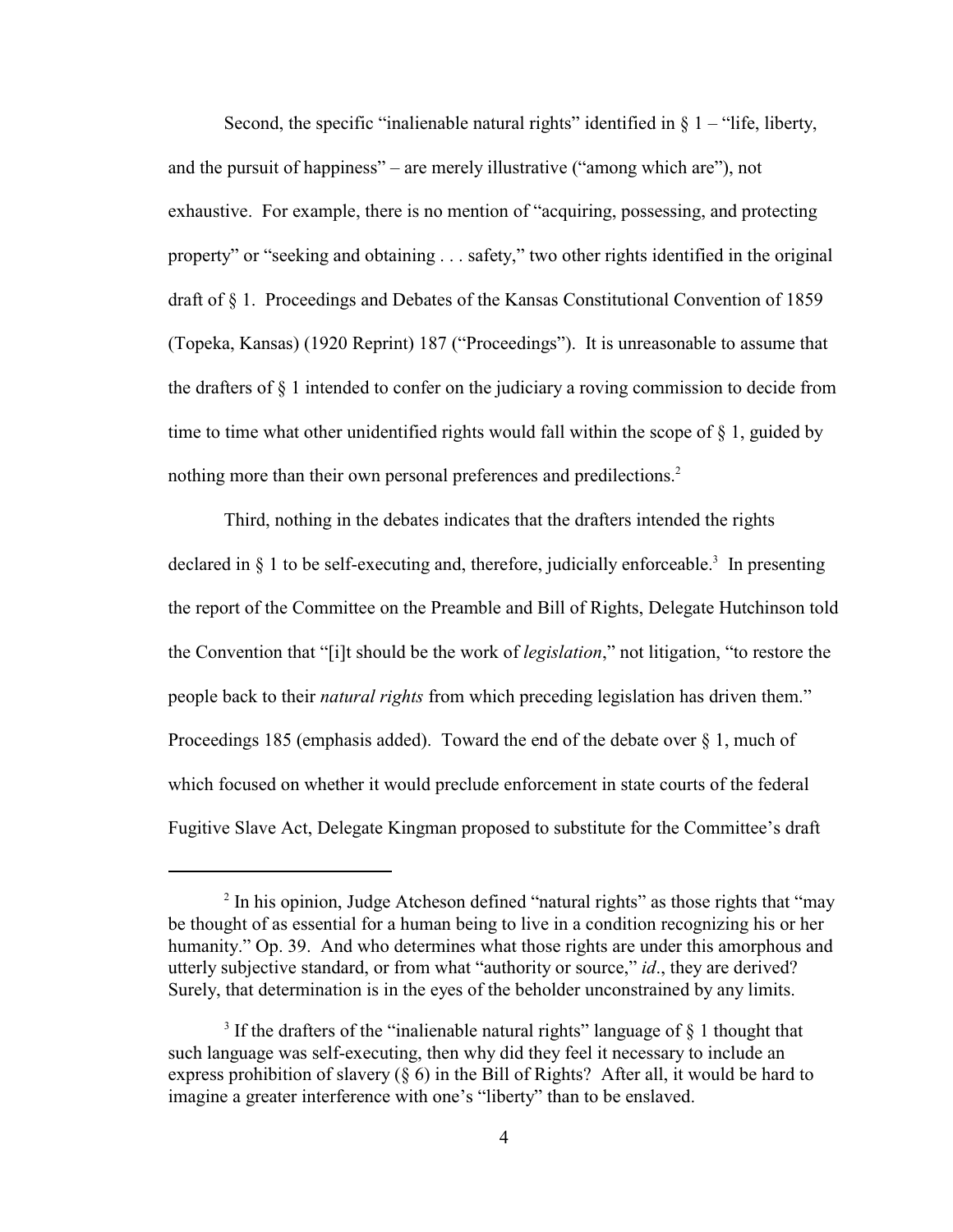the language that (with a minor stylistic change) became § 1. *Id*. at 282-83. *See also*, *id*., at 460-61, 465. Delegate Kingman expressed his desire to have § 1 track the phrasing in the Declaration of Independence because such phrasing had become "traditional," formed "a part of our political creed" and expressed "the American feeling" in "sentiments" that remained in "their original style of expression . . . ." *Id*. at 283. "They are," he added "as the political Bible of every citizen of the United States." *Id.*

Delegate Kingman argued that his substitute for  $\S$  1 was "broad enough for all to stand upon." *Id*. It was precisely because such language "gives room for men of diverse views to stand upon," that Delegate Winchell opposed it, insisting upon language that would render the Fugitive Slave Act unenforceable in Kansas. *Id*. at 283-85. Winchell's opposition to the substituted language, however, was unavailing, and Delegate Kingman's proposal was adopted by an overwhelming vote of 42-6, *id*. at 285. Section 1, in its present form, was adopted because the Convention "could not agree on an unequivocal clause guaranteeing the rights of freed slaves." Francis H. Heller, The Kansas State Constitution 48 (1992) ("Heller"). In light of the foregoing, it is apparent that the substituted language was understood by the delegates as a statement of general political principles, not specific language that would be enforceable in the courts of the State.<sup>4</sup>

The language of § 1 is, in Judge Atcheson's word, "aspirational," Op. 27, 41, 45, but aspirational language, like the Declaration of Independence itself, does not provide a workable rule for judicial enforcement. It strains credulity, therefore, to read into the debate over § 1 an intent to establish a fundamental right, enforceable in the courts, of

<sup>&</sup>lt;sup>4</sup> In light of the foregoing, Judge Atcheson's conclusion that  $\S$  1, *as adopted*, was meant to create "enforceable constitutional rights," Op. 47, is simply untenable.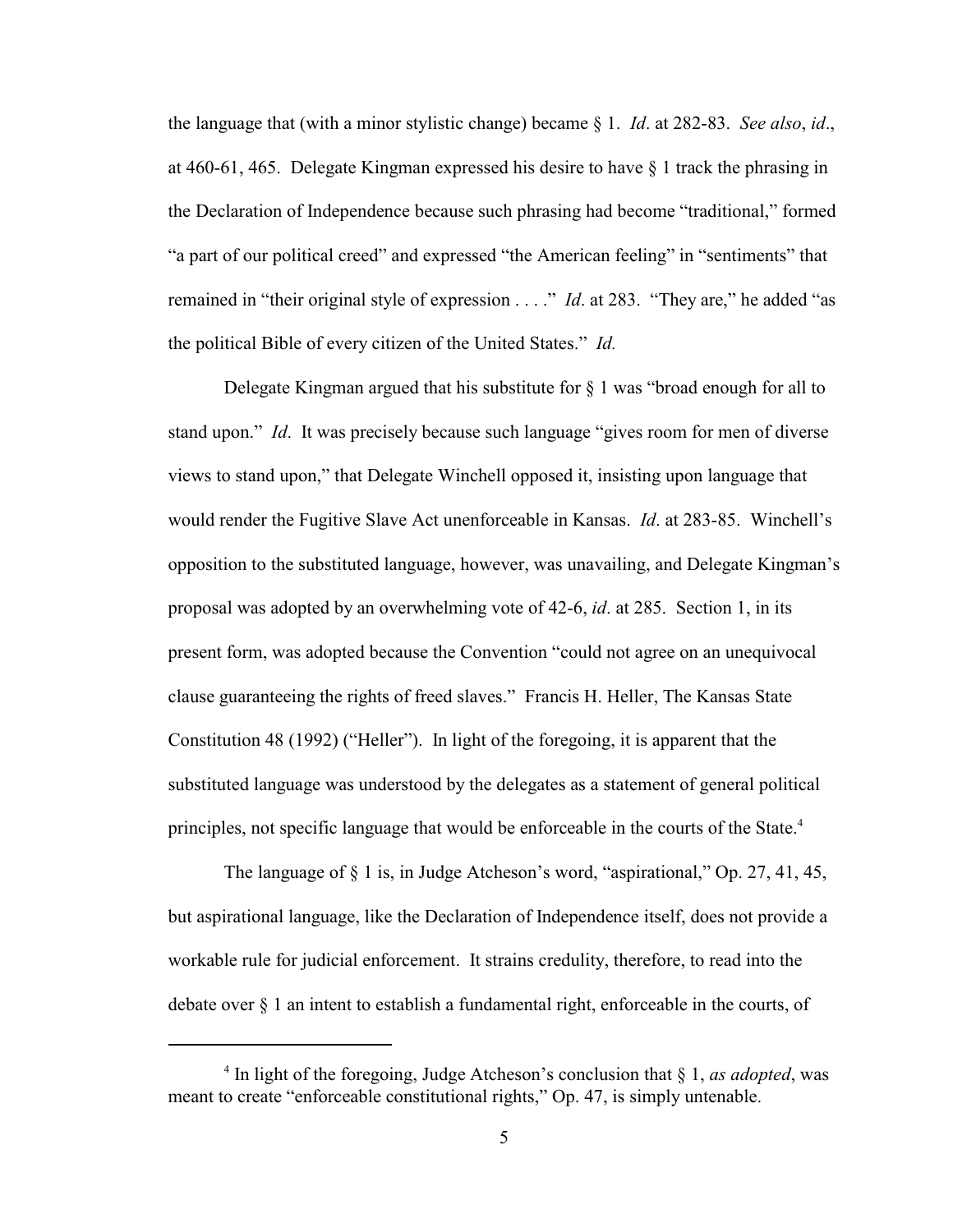"self-determination," *id*. at 27, 39, much less "a right to reproductive freedom that entails deciding whether to continue a pregnancy, *id.* at 41.<sup>5</sup> Such an intent would have been entirely foreign to the delegates who drafted  $\S$  1, as Judge Atcheson himself recognized, *id*. at 49 ("the delegates . . . did not consider reproductive freedom or abortion in drafting the Kansas Constitution"). Moreover, predicating a fundamental right of "selfdetermination" would subject *all* laws interfering with such a right, including laws prohibiting assisted suicide, prostitution or the use of controlled substances, as well as laws prohibiting abortion, to the strict scrutiny standard of review, under which the challenged law would be regarded as presumptively invalid and could be upheld only if the State proved that it was the least restrictive means to promote a compelling state interest. *Id*. at 42 ("any impairment must be carefully circumscribed to further an essential governmental interest"). That cannot have been the intent of the framers of § 1.

Neither the text nor the history of its adoption supports the conclusion that  $\S$  1, by itself, was intended to create self-executing, judicially enforceable rights. Nor, contrary to Judge Atcheson's view, Op. 46-47, does the fact that a recitation of "inalienable natural rights" has been placed in a bill of rights, rather than a preamble, mean that it is selfexecuting.<sup>6</sup> See State v. Carruth, 81 A. 922, 923 (Vt. 1911) ("[m]any things contained in

 $<sup>5</sup>$  Judge Atcheson conceded that "a natural right, if exercised, cannot diminish</sup> another person's rights." Op. 45. On what basis does he assume that the unborn child does not enjoy the fundamental right to life, also identified in § 1? It cannot be because "the fetus is . . . incapable of free-will or self-determination," *id*. at 43, for neither are infants, patients in a coma or persistent vegetative state or the severely mentally disabled. And infants are no more "independent" of others for their continued "existence," *id*., as unborn children, before or after viability.

 $6$  As Judge Atcheson himself acknowledged with respect to the first clause of  $82$ of the Bill of Rights. *Id*. at 46.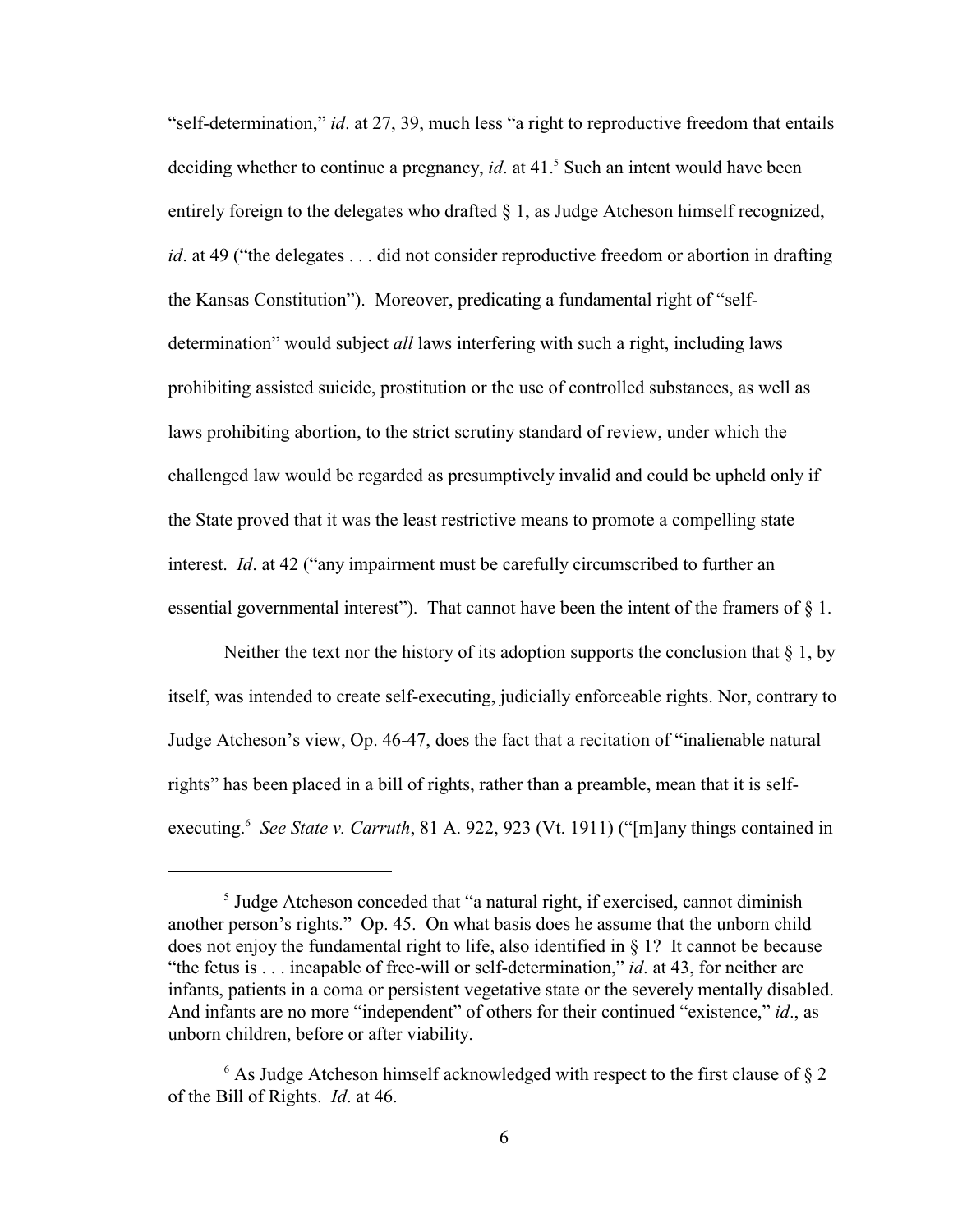the Bill of Rights found in our state Constitutions are not, and from the very nature of the case cannot be, so certain and definite in character as to form rules for judicial decisions; and they are declared rather as guides to the legislative judgment than as marking an absolute limitation of power") (citation and internal quotation marks omitted).

Twenty-eight other States declare certain rights, including "liberty," to be "natural," "inalienable," "unalienable," "indefeasible," "inherent" or "essential."<sup>7</sup> The courts in at least ten of these States have held or strongly implied that such language, in and of itself, is not self-executing and does not create any judicially enforceable rights. *See Day v. O'Connor*, 790 N.E.2d 985, 990-91 (Ind. 2003) (citing cases from Alabama, Alaska, Idaho, Nevada, New Mexico, Ohio and Vermont); *Kunkel v. Walton*, 689 N.E.2d 1047, 1056-57 (Ill. 1997); *Paris v. Commonwealth*, 545 S.E.2d 557, 558 n. 4 (Va. Ct. App. 2001) (describing language as "ideological . . . rather than literal"). In another five States, such language has been held to be enforceable only through an *express* due process guarantee, $\delta$  or, alternatively, has been construed in conjunction with the State's due process guarantee.<sup>9</sup> The Kansas Bill of Rights has no such guarantee.

In two States, the courts have held that the "liberty" language is judicially

 $\frac{7}{7}$  The text of those provisions is set forth in the Appendix.

*State v. Cromwell*, 9 N.W.2d 914, 918, 919 (N.D. 1943) ("the [state] due process <sup>8</sup> clause protects and insures the use and enjoyment of the rights declared by section 1 of the Constitution [declaring certain rights to be "inalienable"]); *State v. Nuss*, 114 N.W.2d 633, 635 (S.D. 1962) (stating that "economic freedom is one of the inherent rights guaranteed to all men by [art. VI, § 1] of the South Dakota Constitution *and protected by* the [state] due process clause") (emphasis added).

*Treants Enterprises v. Onslow County*, 360 S.E.2d 783, 785 (N.C. 1987); *Wood* <sup>9</sup> *v. University of Utah Medical Center*, 67 P.3d 436, 447-48 (Utah 2003); *State v. Morrison*, 127 S.E. 75, 79-80 (W.Va. 1925). These provisions have seldom been cited.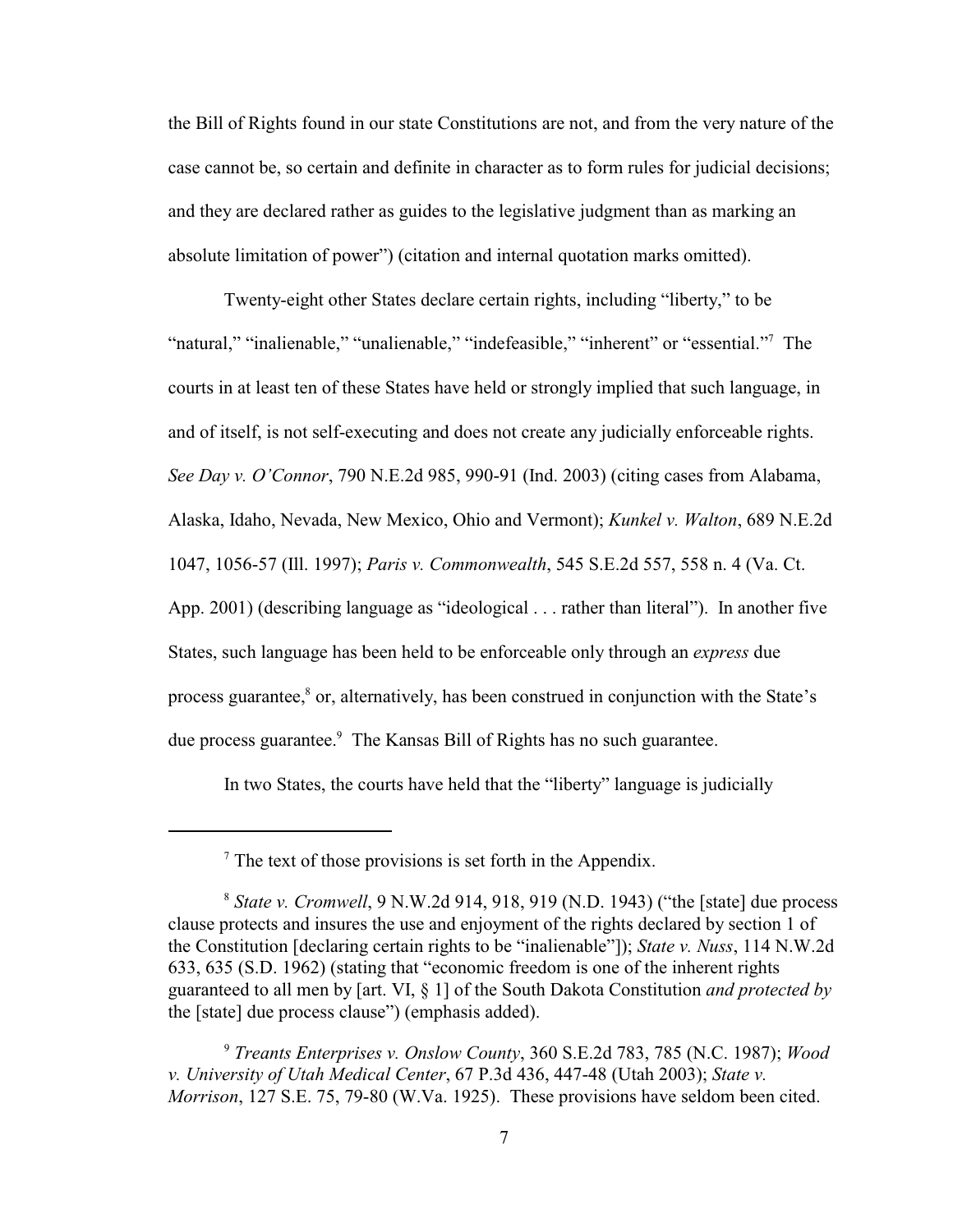enforceable, but only to the extent that it concerns "common law rights that pre-existed" the adoption of the state constitution, *Atwood v. Vilsack*, 725 N.W.2d 641, 651 (Iowa 2006), or an interest that is "both fundamental and traditionally protected by our society," *In the Interest of Angel Lace M*., 516 N.W.2d 678, 685 (Wis. 1994). In four other States where "natural," "inalienable," "unalienable," "inherent" or "essential" rights language has been treated as self-executing, state courts, without articulating a formal methodology for evaluating such claims, have recognized only those rights that, in the words of the Supreme Court, are well-established in our "history, legal traditions, and practices." *Washington v. Glucksberg*, 521 U.S. 702, 721 (1997).<sup>10</sup> For the reasons set forth in Argument II, *infra*, however, abortion could not be considered to be an "inalienable natural" right in Kansas even if  $\S$  1 were determined to be self-executing.

In two States where the "liberty" language in a provision declaring certain rights to be "inherent," "inalienable" or "indefeasible" has been invoked to strike down a state statute, other provisions in the state constitution were also cited. *See*, *e.g*., *Jegley v. Picado*, 80 S.W.3d 332, 343-50 (Ark. 2002) (striking down state sodomy statute); *Commonwealth v. Wasson*, 842 S.W.2d 487, 492-98 (Ky. 1992) (same). *See also In re B*., 394 A.2d 410, 424-25 (Pa. 1978) (deriving an implied right of privacy from twelve

<sup>&</sup>lt;sup>10</sup> See People in Interest of J.M., 768 P.2d 219, 221 (Colo. 1989) ("the rights of freedom of movement and to use the public streets and facilities in a manner that does not interfere with the liberty of others"); *In re L.F.*, 121 P.3d 267, 270 (Colo. Ct. App. 2005) ("fundamental right" of parents "to make decisions concerning the care, custody, and control of their children"); *National Hearing Aid Centers*, *Inc. v. Smith*, 376 A.2d 456, 460 & n. 2 (Me. 1977) (determining what constitutes a "fundamental interest"); *Danforth v. State Dep't of Health & Welfare*, 303 A.2d 794, 800 (Me. 1973) (Maine Constitution "recognizes [the] right of the parent to custody of his child"); *Doe v. Phillips*, 194 S.W.2d 833, 842-43 (Mo. 2006); *In re R.A.*, 891 A.2d 564, 572 (N.H. 2005) (recognizing fundamental "right of parents to raise and care for their children").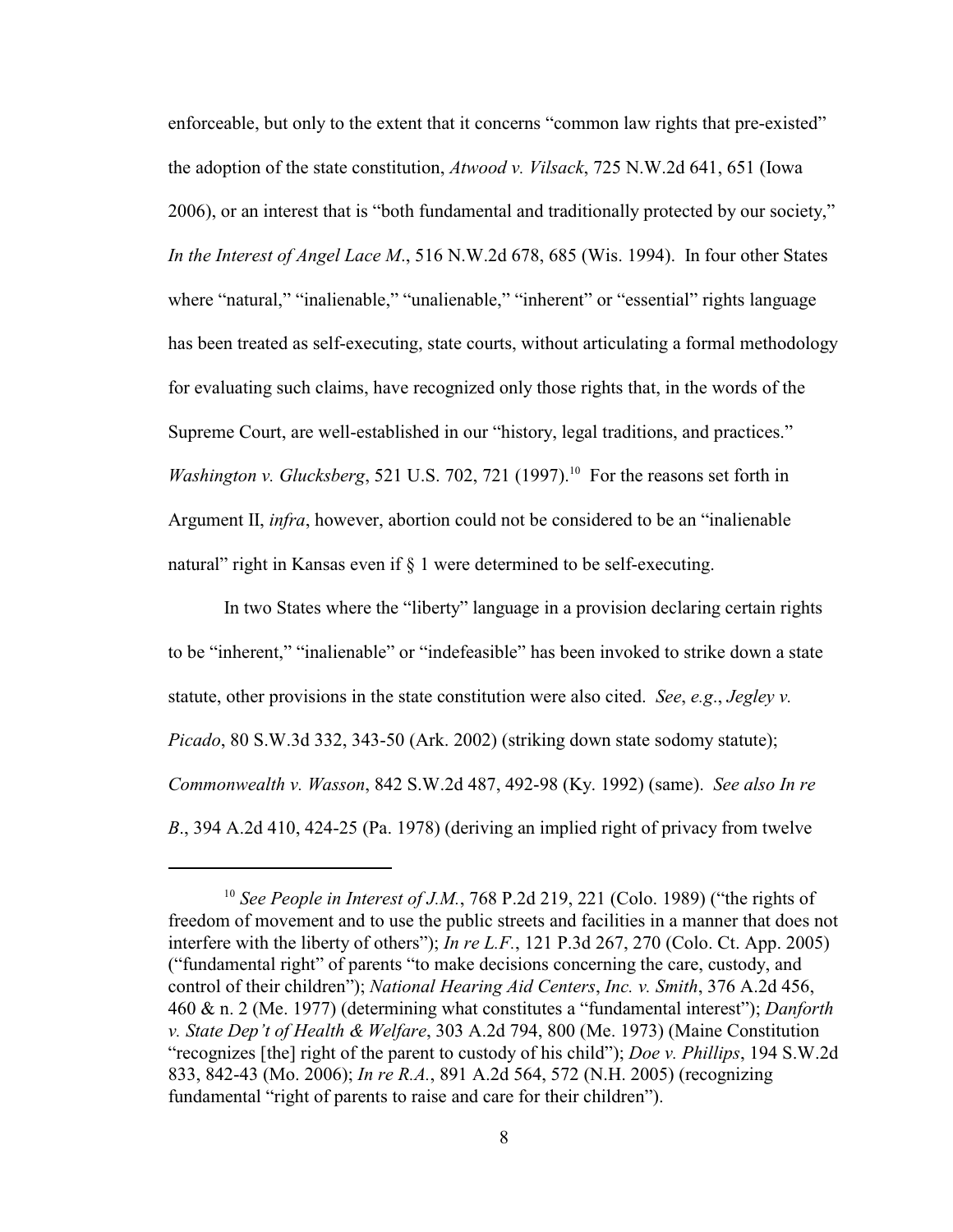provisions of the state Declaration of Rights). In the absence of a history and tradition protecting an asserted right, courts have relied exclusively upon general "liberty" language in a state constitution (apart from a specific due process guarantee) to strike down statutes in only four States.<sup>11</sup>

In sum, the majority of state constitutional provisions declaring certain rights to be "natural," "inalienable," "unalienable," "indefeasible," "inherent" or "essential" have been interpreted not to be self-executing by their own terms and, therefore, not judicially enforceable. A minority of such provisions have been construed to be judicially enforceable, but only with respect to rights that traditionally have been protected in our history and legal practices. Abortion would not qualify as such a right in Kansas. And, finally, a handful of such provisions have been given effect, even with respect to rights that have not been traditionally protected. Those provisions, however, bear little resemblance to the brevity or language of  $\S$  1 of the Kansas Bill of Rights, which was "drawn from the Declaration of Independence and somewhat more concise in form, but not substance, than the corresponding Ohio section [art. I, § 1]," Heller at 48, which has been held *not* to be self-executing, *see State v. Williams*, 728 N.E.2d 342, 354 (Ohio 2000). Section 1 is *not* self-executing and creates no judicially enforceable rights.

<sup>&</sup>lt;sup>11</sup> See American Academy of Pediatrics v. Lungren, 940 P.2d 797, 812-16 (Cal. 1997) (privacy); *North Florida Women's Health & Counseling Services*, *Inc. v. State of Florida*, 866 So.2d 612, 635 (Fla. 2003) ("each of the personal liberties enunciated in the Declaration of Rights is a fundamental right" and "[l]egislation intruding on a fundamental right is presumptively invalid"); *Wadsworth v. State*, 911 P.2d 1165, 1171- 72 (Mont. 1996) (right to pursue "life's basic necessities"); *Planned Parenthood of Central New Jersey v. Farmer*, 762 A.2d 620, 631 (N.J. 2000) (art. I, ¶ 1, of the state constitution "incorporates within its terms the right of privacy and its concomitant rights, including a woman's right to make certain fundamental choices"). Three of these cases were decided on the basis of a state right to privacy, which Kansas has not recognized.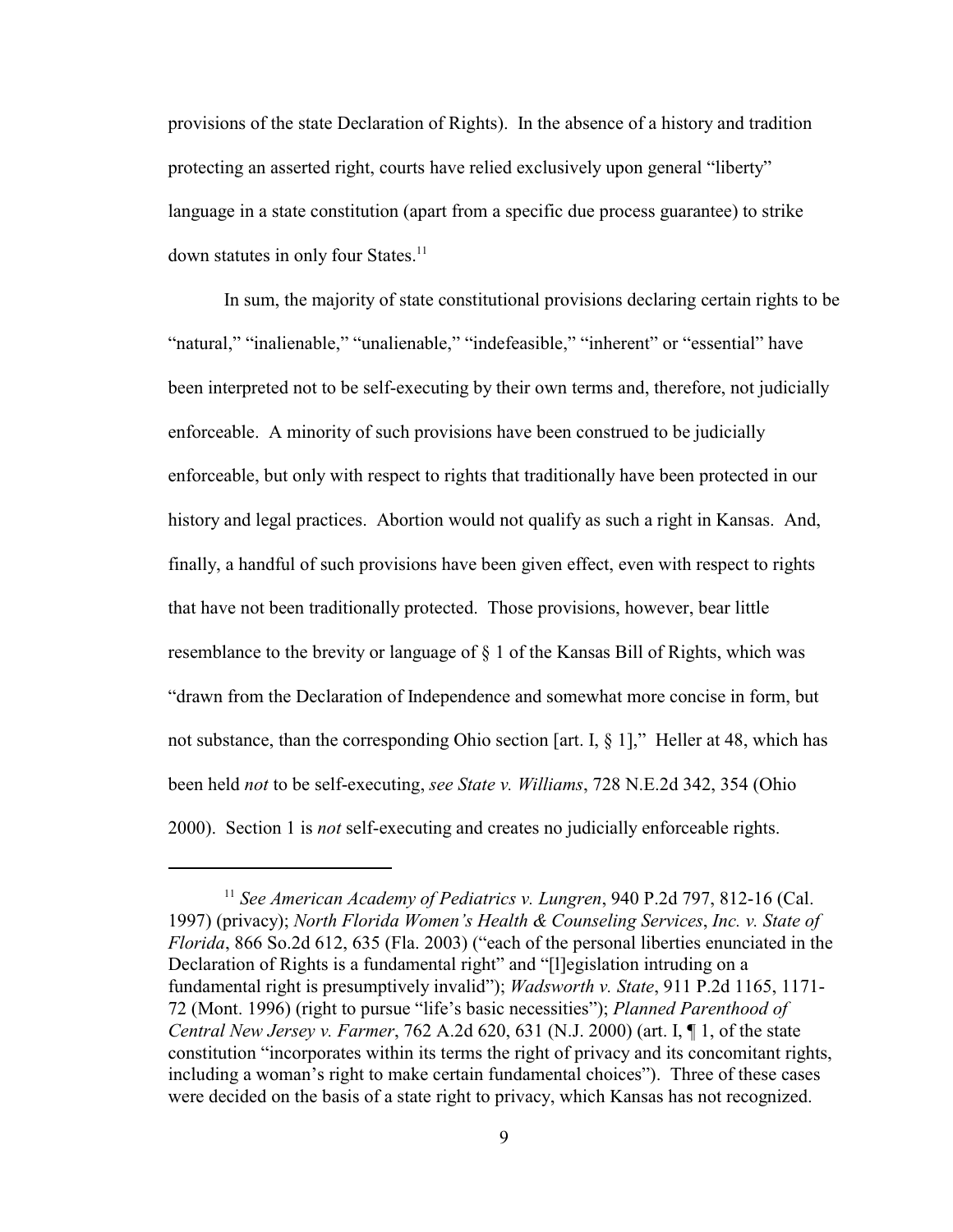## **THE "INALIENABLE NATURAL RIGHTS" LANGUAGE OF § 1 DOES NOT CREATE A "LIBERTY" RIGHT TO OBTAIN AN ABORTION.**

Assuming, contrary to Argument I, that § 1 of the Kansas Bill of Rights is selfexecuting and creates judicially enforceable "inalienable natural rights," *amicus curiae* submits that such rights do not include a "liberty" right to obtain an abortion.

As a threshold matter, *amicus* emphasizes that this Court is *not* required to recognize a right to abortion under the Kansas Bill of Rights merely because, in *Roe v. Wade*, 410 U.S. 113 (1973), the Supreme Court derived a right to abortion from the liberty language of the Due Process Clause of the Fourteenth Amendment. As Chief Judge Malone noted, that a given right is protected by the federal constitution does not require a state court*, as a matter of state law*, to interpret the state constitution to extend protection to the same right, so long as the state constitution is not *applied* in a manner that would deny a federal constitutional right (plaintiffs have presented no federal claims in their challenge to S.B. 95). Op. 72. That principle is supported by a wealth of judicial opinion,  $12$  as well as legal commentary,  $13$  and applies to abortion jurisprudence as it does

*See*, *e.g*., *Sitz v. Dep't of State Police*, 506 N.W.2d 209, 216-17 (Mich. 1993); <sup>12</sup> *Serna v. Superior Court*; 707 P.2d 793, 798-800 (Cal. 1985); *Sanders v. State*, 585 A.2d 117, 147 n. 25 (Del. 1990); *Taylor v. State*, 639 N.E.2d 1052, 1053 (Ind. Ct. App. 1994); *Ex parte Tucci*, 859 S.W.2d 1, 13 (Tex. 1993) (plurality); *West v. Thompson Newspapers*, 872 P.2d 999, 1004 n. 4 (Utah 1994).

<sup>&</sup>lt;sup>13</sup> See, e.g., Earl M. Maltz, *False Prophet–Justice Brennan and the Theory of State Constitutional Law*, 15 Hastings Const. L. Q. 429, 443-44 (1988); Ronald K.L. Collins, *Reliance on State Constitutions–Away From a Reactionary Approach*, 9 Hastings Const. L. Q. 1, 10, 15-16 (1981); Jennifer Friesen, State Constitutional Law[:] Litigating Individual Rights, Claims and Defenses (4th ed. 2006), Vol. I, at pp. 44-45.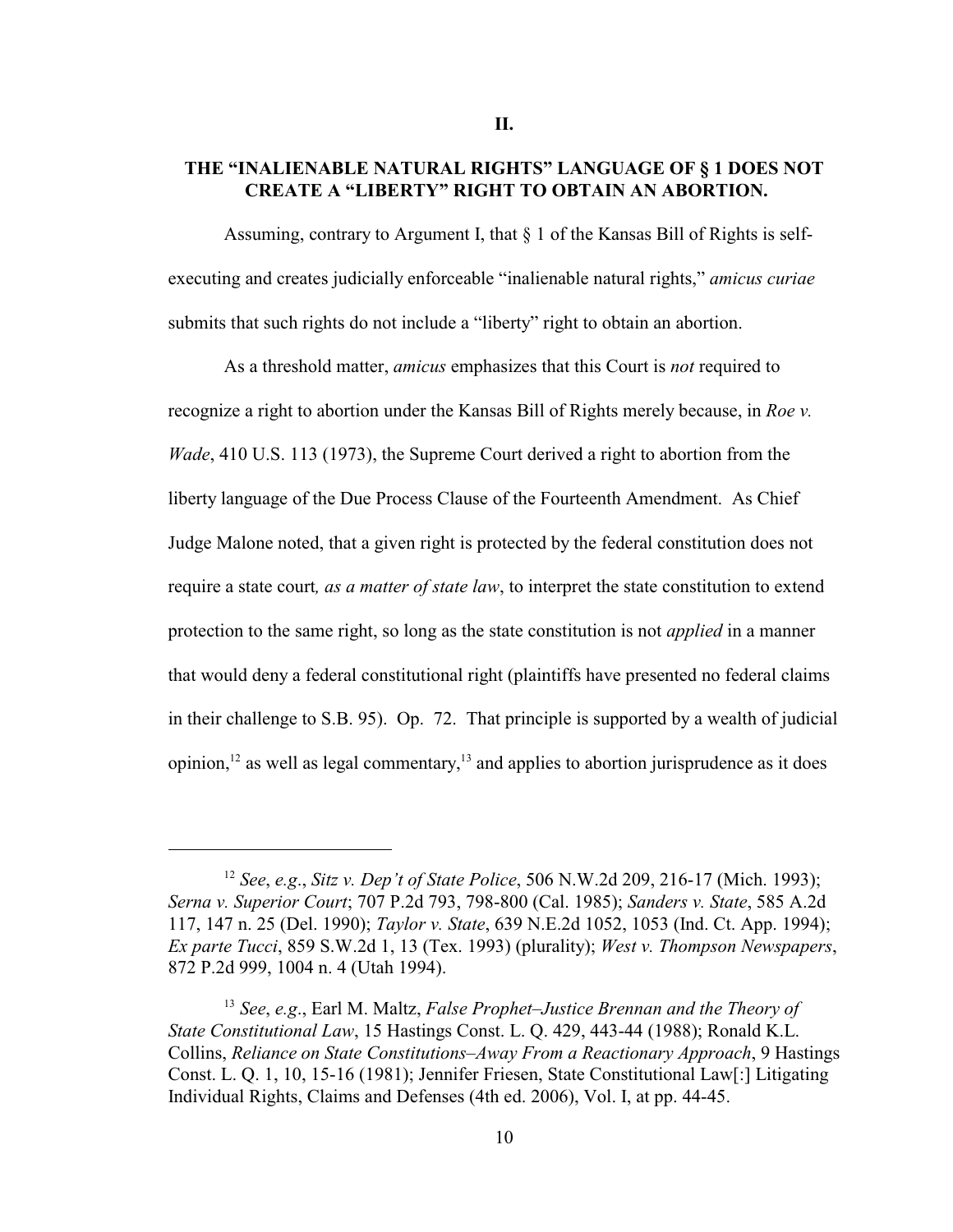to other areas of  $law<sup>14</sup>$ 

This Court has not developed a formal methodology for determining whether an asserted liberty interest is protected by the "inalienable natural rights" language of  $\S$  1, but it has stated that the primary guide in determining whether a principle in question is fundamental for purposes of due process analysis is historical practice. *State v. Bethel*, 275 Kan. 456, 464-73, 66 P.3d 840, 846-51 (2003) (refusing to recognize a state due process right to raise an insanity defense where no such right existed when the state constitution was adopted).<sup>15</sup> So, for example, "a natural parent's right to the custody of his or her children is a fundamental right which may not be disturbed by the state or by third parties, absent a showing that the natural parent is unfit." *Sheppard v. Sheppard*, 230 Kan. 146, 152, 630 P.2d 1121, 1127 (1981). That right is, of course, of ancient vintage. "The history and culture of Western civilization reflects a strong tradition of parental concern for the nurture and upbringing of their children. This primary role of the parents in the upbringing of their children is now established beyond debate as an enduring American tradition." *Wisconsin v. Yoder*, 406 U.S. 205, 232-33 (1972). But

<sup>&</sup>lt;sup>14</sup> See Mahaffey v. Attorney General, 564 N.W.2d 104, 109-11 (Mich. Ct. App. 1997) (state constitution does not confer a right to abortion); *Preterm Cleveland v. Voinovich*, 627 N.E.2d 570, 575 n. 5, 577 n. 9 (Ohio Ct. App. 1993) (federal abortion jurisprudence does not control interpretation of state constitution); *Moe v. Secretary of Administration & Finance*, 417 N.E.2d 387, 402-04 (Mass. 1981) (same).

 $<sup>15</sup>$  In a similar vein, this Court has repeatedly held that the right to jury trial</sup> guaranteed by §§ 5 and 10 of the Kansas Bill of Rights was intended "only to secure a jury trial as it existed at the time of the adoption of the constitution." *City of Fort Scott v. Arbuckle*, 165 Kan. 374, 385, 196 P.2d 217, 225 (1948) (no state constitutional right to a jury trial in municipal ordinance prosecutions). *See also In re Inquiry Relating to Rome*, 218 Kan. 198, 204, 542 P.2d 676, 683 (1975) (no right to a jury trial in disciplinary proceedings); *Craig v. Hamilton*, 213 Kan. 665, 670, 518 P.2d 539, 544 (1974) (no right to a jury trial in equity proceedings).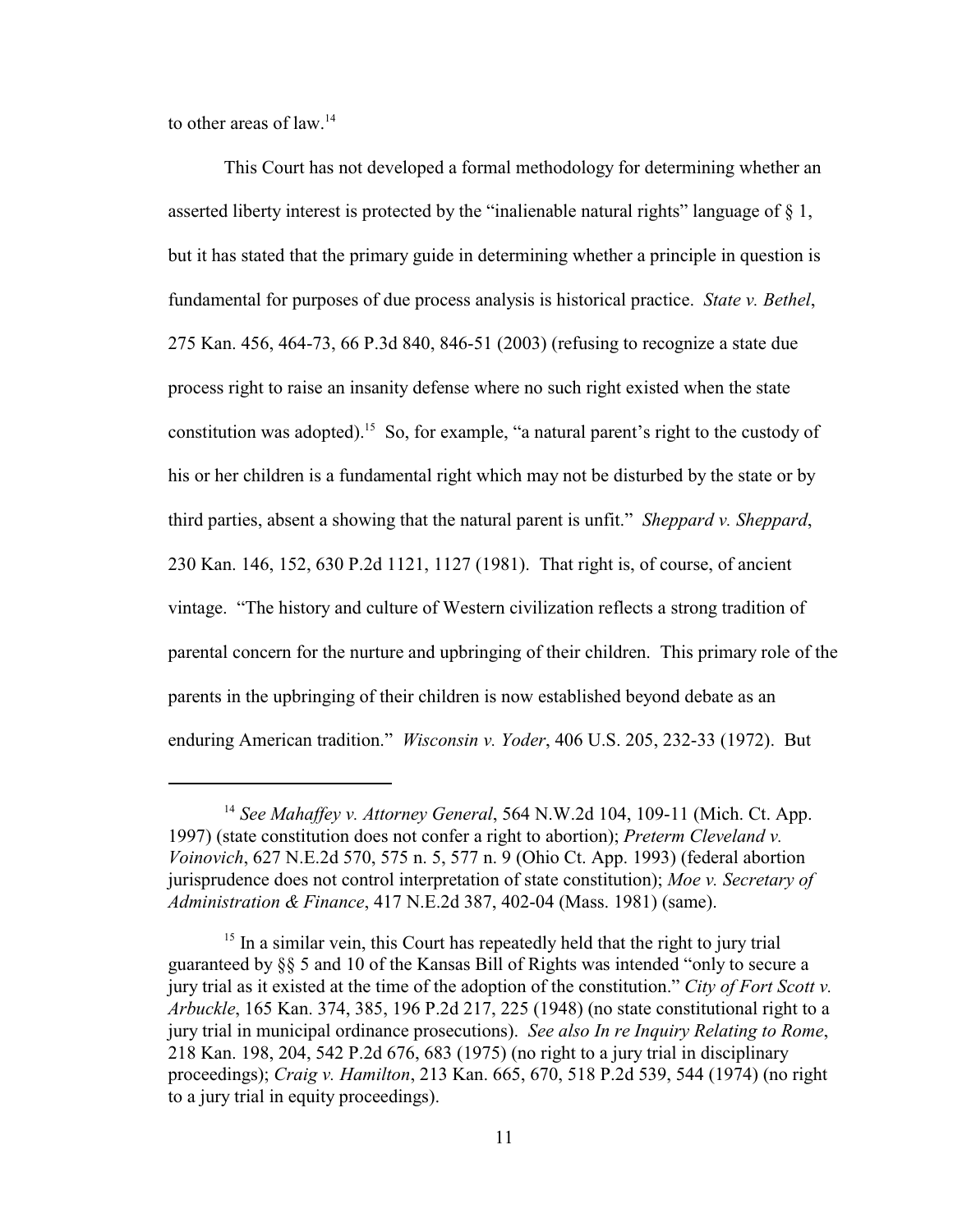there is no historical practice of recognizing a right to abortion in Kansas law, nor, in light of the State's legal history and traditions, could abortion plausibly be described as a "liberty" protected by the "inalienable natural rights" language of § 1.

Kansas enacted its first abortion statutes in 1855, four years before it adopted the present constitution and joined the Union. One statute prohibited the performance of an abortion upon a woman, "pregnant with a quick child," unless the procedure was "necessary to preserve the life of [the] mother, or shall have been advised by a physician to be necessary for that purpose," and punished the offense as manslaughter in the second degree. Kan. (Terr.) Stat. ch. 48, § 10 (1855). Another statute prohibited performance of an abortion upon a pregnant woman at any stage of pregnancy (subject to the same exception) and punished the offense as a misdemeanor. *Id*. ch. 48, § 39. A third statute made the "wilful killing of any unborn quick child, by any injury to the mother of such child, which would be murder if it resulted in the death of such mother," manslaughter in the first degree. *Id*. ch. 48, § 9. These statutes remained essentially unchanged until they were repealed and replaced with a provision based upon the Model Penal Code in 1969.<sup>16</sup>

Prior to *Roe v. Wade*, this Court regularly affirmed convictions for abortion (and manslaughter convictions based upon the death of the woman resulting from an illegal abortion) without any hint that the prosecutions or convictions were barred by the Kansas

*Id*. ch. 48, §§ 9, 10, 39 (1855), *recodified at* Kan. Gen. Laws ch. 28, §§ 9, 10, <sup>16</sup> 37 (1859), *recodified at* Kan. Gen. Stat. ch. 31, §§ 14, 15, 44 (1868), *recodified at* Kan. Gen. Stat. §§ 1952, 1953, 1982 (1899), *recodified at* Kan. Gen. Stat. §§ 1999, 2000, 2029 (1901), *recodified at* Kan. Gen. Stat. §§ 2090, 2091, 2120 (1905), *recodified at* Kan. Gen. Stat. §§ 3375, 3376, 3405 (1915), *recodified at* Kan. Gen. Stat. §§ 21-409, 21-410, 21-437 (1923), *carried forward as* Kan. Stat. Ann. §§ 21-409, 21-410, 21-437 (1964), *repealed by* 1969 Kan. Sess. Laws 503, ch. 180.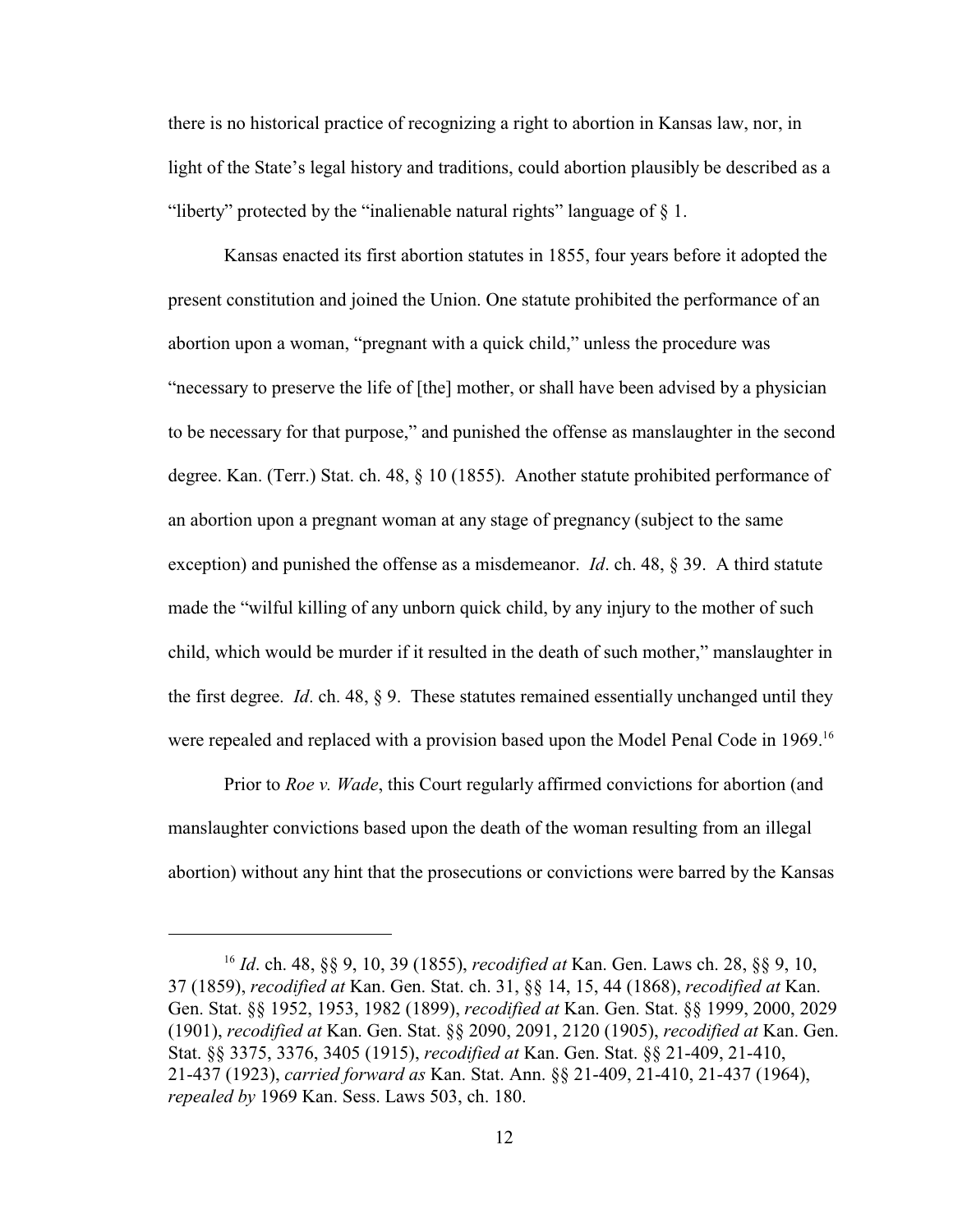Constitution.<sup>17</sup> In an early decision, the Court held that the principal abortion statute had been enacted "to protect the pregnant woman and the unborn child." *State v. Miller*, 90 Kan. 230, 233, 133 P. 878, 879 (1913).<sup>18</sup> See also Joy v. Brown, 173 Kan. 833, 839, 252 P.2d 889, 892 (1953) (same). In *Joy*, the Court held that the next of kin of a woman who had died as a result of a negligently performed illegal abortion could sue the abortionist for damages. Rejecting the defendant's argument that the deceased's consent to an illegal act barred recovery, this Court said, "We are of the opinion that no person may lawfully and validly consent to any act the very purpose of which is to destroy human life." *Id*. at 839-40, 252 P.2d at 892.

Kansas recognizes the rights of unborn children in other areas. In criminal law, killing or injuring an unborn child (outside the context of abortion or other medical or surgical procedure to which the pregnant woman has consented) may be prosecuted as a homicide or battery. Kan. Stat. Ann. § 21-5419 (West 2012) (defining "person" and "human being" for purposes of the homicide and battery statutes to include an unborn child "at any stage of gestation from fertilization to birth"). And a woman convicted of a capital offense may not be executed while she is pregnant. *Id*. § 22-4009 (West 2008).

In tort law, a statutory cause of action for wrongful death may be brought on

*See State v. Watson*, 30 Kan. 281, 1 P. 770 (1883); *State v. Hatch*, 83 Kan. 613, <sup>17</sup> 112 P. 149 (1910); *State v. Harris*, 90 Kan. 807, 136 P. 264 (1913); *State v. Patterson*, 105 Kan. 9, 181 P. 609 (1919); *State v. Nossaman*, 120 Kan. 177, 243 P. 326 (1926); *State v. Keester*, 134 Kan. 64, 4 P.2d 679 (1931); *State v. Brown*, 171 Kan. 557, 236 P.2d 59 (1951); *State v. Ledbetter*, 183 Kan. 302, 327 P.2d 1039 (1958); *State v. Darling*, 208 Kan. 469, 493 P.2d 216 (1972).

 $18$  Six years later, the Court stated, "Any human embryo which is not dead . . . . is no less endowed with life before reaching the stage of development known as quickening than after." *State v. Patterson*, 105 Kan. at 10, 181 P. at 610.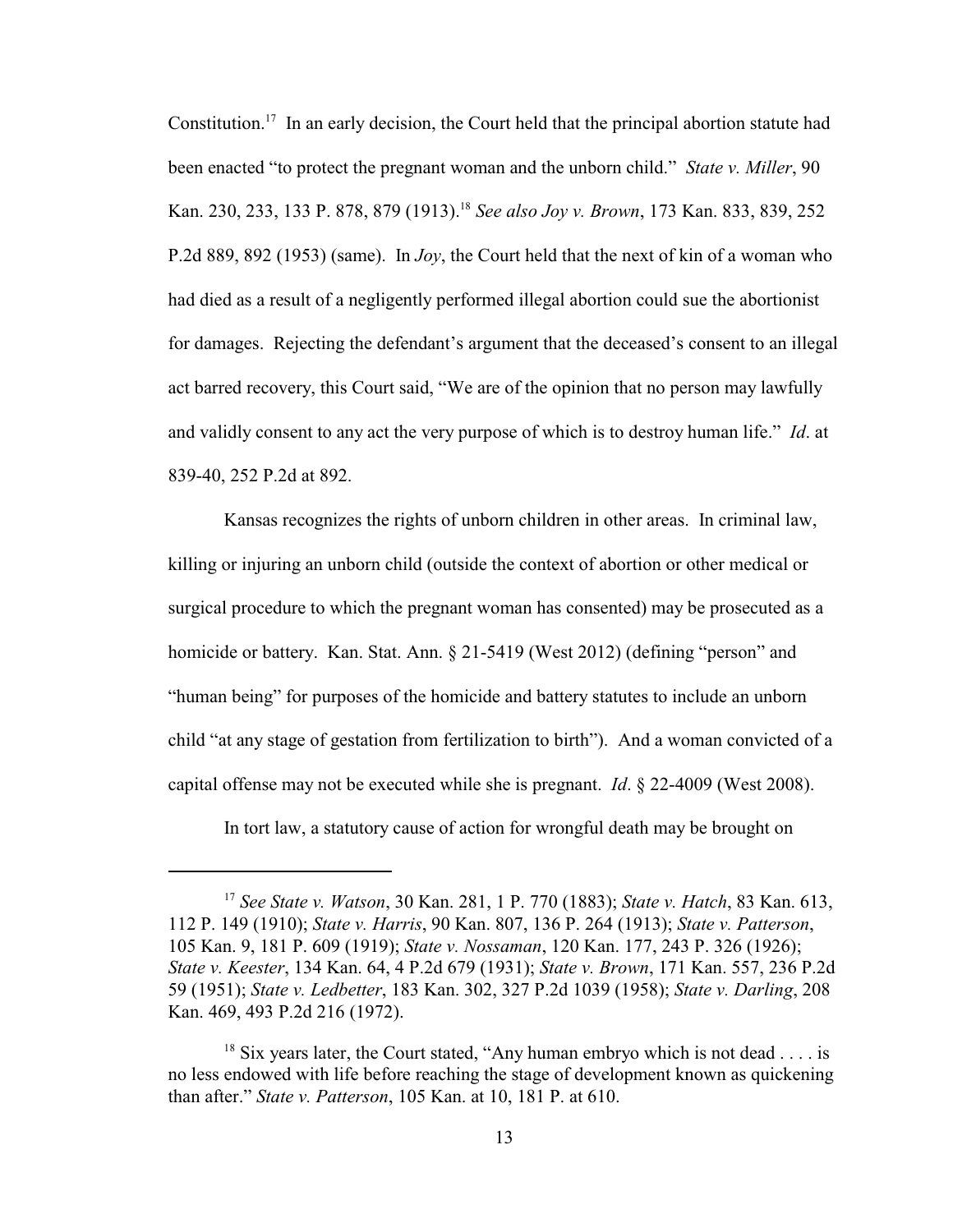behalf of an unborn child whose death, "at any stage of gestation from fertilization to birth," was caused by the wrongful act of another. Kan. Stat. Ann.  $\S 60-1901(a)$ -(c) (West Supp. 2014). A common law cause of action for (nonlethal) prenatal injuries may be brought without regard to the state of pregnancy when the injuries were inflicted. *Humes v. Clinton*, 246 Kan. 590, 596, 792 P.2d 1032, 1037 (1990) (*dicta*). And this Court has refused to recognize a cause of action for "wrongful life." *Bruggemann by and through Bruggemann v. Schimke*, 239 Kan. 245, 718 P.2d 635 (1986). In explaining its holding, the Court stated:

It has long been a fundamental principle of our law that human life is precious. Whether the person is in perfect health, in ill health, or has or does not have impairments or disabilities, the person's life is valuable, precious and worthy of protection. A legal right not to be born — to be dead, rather than to be alive with deformities — is completely contradictory to our law.

*Id.* at 254, 718 P.2d at 642.

In health care law, a living will may not direct the withholding or withdrawal of life-sustaining medical treatment from a woman who is known to be pregnant. Kan. Stat. Ann. § 65-28,103(a) (last sentence) (West 2008). In property law, posthumous children are considered as living at the death of their parents for purposes of inheritance. *Id*. § 59-501(a). And in guardianship law, a guardian *ad litem* may be appointed to represent the interests of "[a]ll possible unborn . . . beneficiaries." *Id*. § 59-2205.

There is no evidence that either the framers or ratifiers of the Kansas Constitution intended § 1 or any other provision of the Bill of Rights to limit the Legislature's authority to prohibit abortion, *see* Proceedings 184–89 (Report of the Committee on the Preamble and Bill of Rights), 271–91, 460–65, 535–37 (debate on Bill of Rights in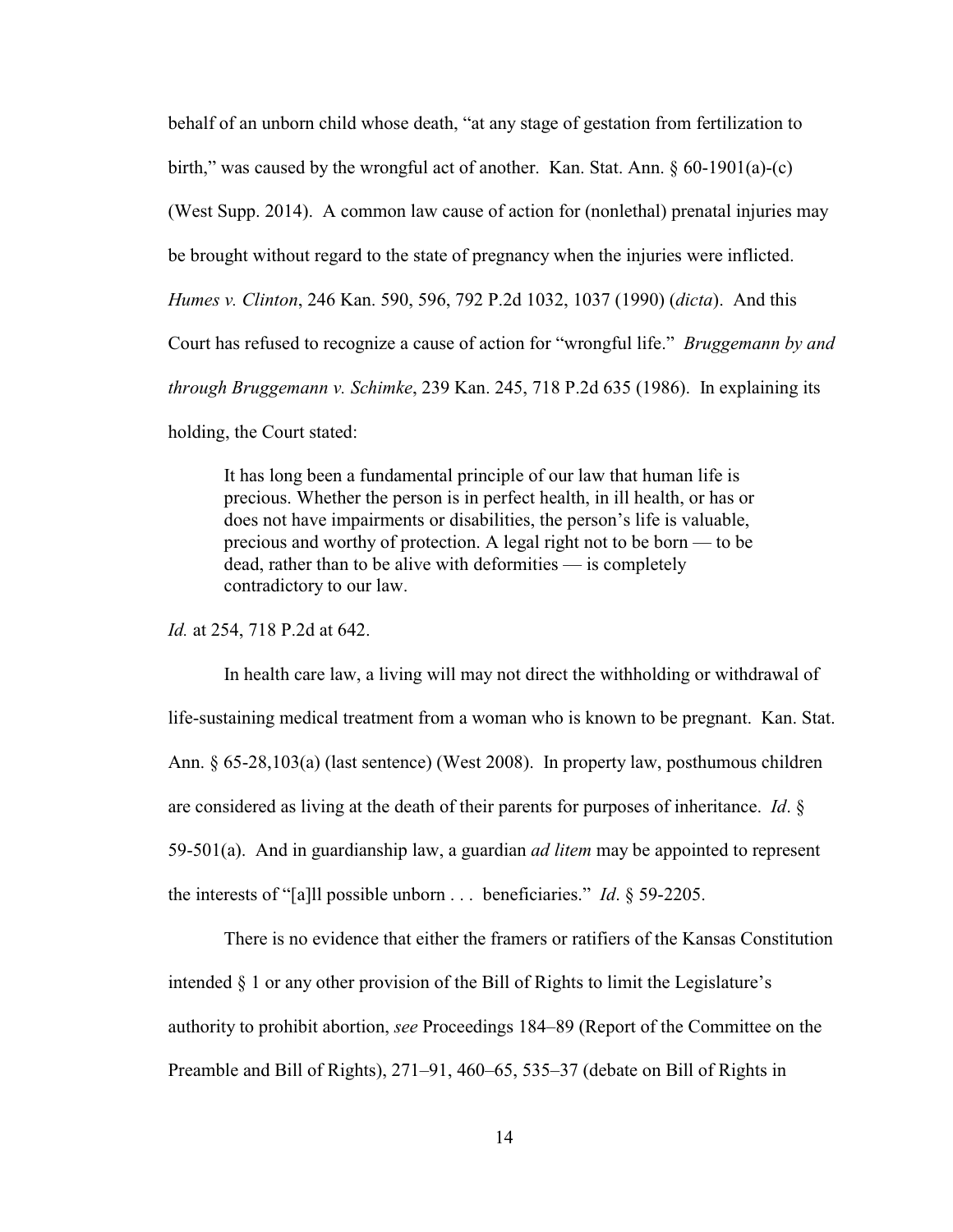Convention), as Judge Atcheson acknowledged in his opinion below. Op. 49. Such an intent would have been remarkable in light of the contemporaneous prohibition of abortion except to save the life of the pregnant woman. Because there is no right to obtain an abortion under the Kansas Bill of Rights, the regulation of abortion is subject to rational basis review under the state constitution. For a statute to pass constitutional muster under that standard, "[i]t must implicate legitimate goals, and . . . the means chosen by the legislature must bear a rational relationship to those goals." *Mudd v. Neosho*, 275 Kan. 187, 198, 62 P.3d 236, 244 (2003). In prohibiting a barbaric method of abortion, the challenged legislation easily meets that standard.

#### **Conclusion**

For the foregoing reasons, *amicus curiae* respectfully request that this Honorable Court reverse the judgment of the court of appeals affirming (by an equally divided court) the order of the district court temporarily enjoining enforcement of Kansas Senate Bill 95.

/s/Mary Ellen Rose /s/Paul Benjamin Linton\* Mary Ellen Rose Paul Benjamin Linton Attorney at Law Special Counsel Kansas Bar No. 09788 Thomas More Society 10308 Metcalf Avenue # 182 921 Keystone Avenue Overland Park, Kansas 66212 Northbrook, Illinois 60062 (913) 381-6400 (tel) (847) 291-3848 (tel) (913) 764-8011 (fax) (847) 412-1594 (fax) mercat@aol.com PBLCONLAW@AOL.COM

\* Admitted *Pro Hac Vice* 

Attorneys for the *Amicus Curiae*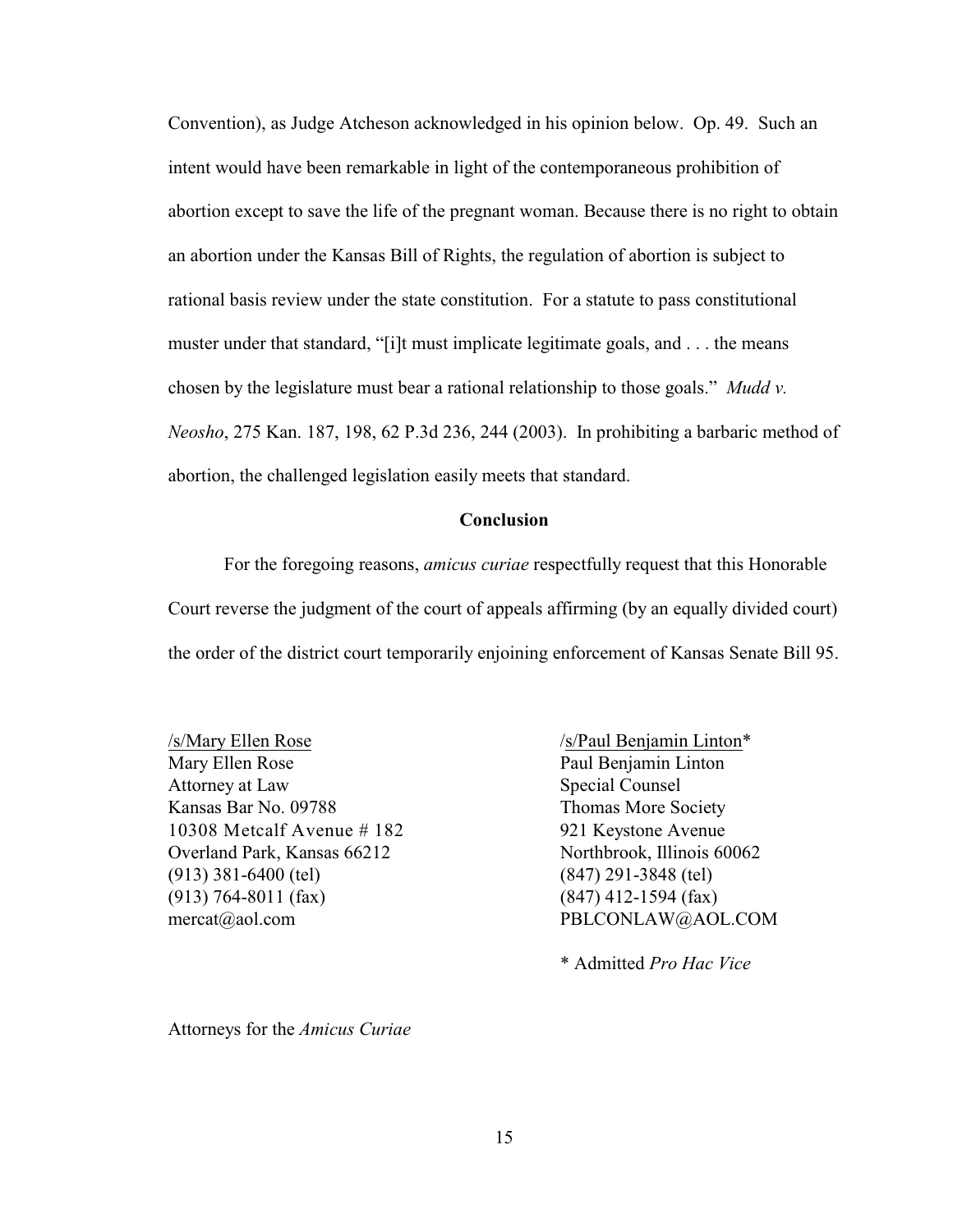Appendix\*

Ala. Const. art. I, § 1 (LexisNexis 2006):

That all men are equally free and independent; that they are endowed by their Creator with certain inalienable rights; that among these are life, liberty and the pursuit of happiness.

Alaska Const. art. I, § 1 (2014):

This constitution is dedicated to the principles that all persons have a natural right to life, liberty, the pursuit of happiness, and the enjoyment of the rewards of their own industry; that all persons are equal and entitled to equal rights, opportunities, and protection under the law; and that all persons have corresponding obligations to the people and to the State.

Ark. Const. art. I, § 2 (2004):

All men are created equally free and independent, and have certain inherent and inalienable rights; amongst which are those of enjoying and defending life and liberty; of acquiring, possessing and protecting property, and reputation; and of pursuing their own happiness. To secure these rights governments are instituted among men, deriving their just powers from the consent of the governed.

Cal. Const. art. I, § 1 (West 2002):

All people are by nature free and independent and have inalienable rights. Among these are enjoying and defending life and liberty, acquiring, possessing and protecting property, and pursuing and obtaining safety, happiness, and privacy.

Colo. Const. art. II, § 3 (West 2010):

All persons have certain natural, essential and inalienable rights, among which may be reckoned the right of enjoying and defending their lives and liberties; of acquiring, possessing and protecting property; and of seeking and obtaining their safety and happiness.

 $*$  Nebraska is excluded from the foregoing list because, unlike art. I,  $\delta$ , of the Kansas Bill of Rights and all the other provisions cited herein, art. I, § 1, of the Nebraska Constitution specifically provides that the identified rights "shall not be denied or infringed by the state or any subdivision thereof."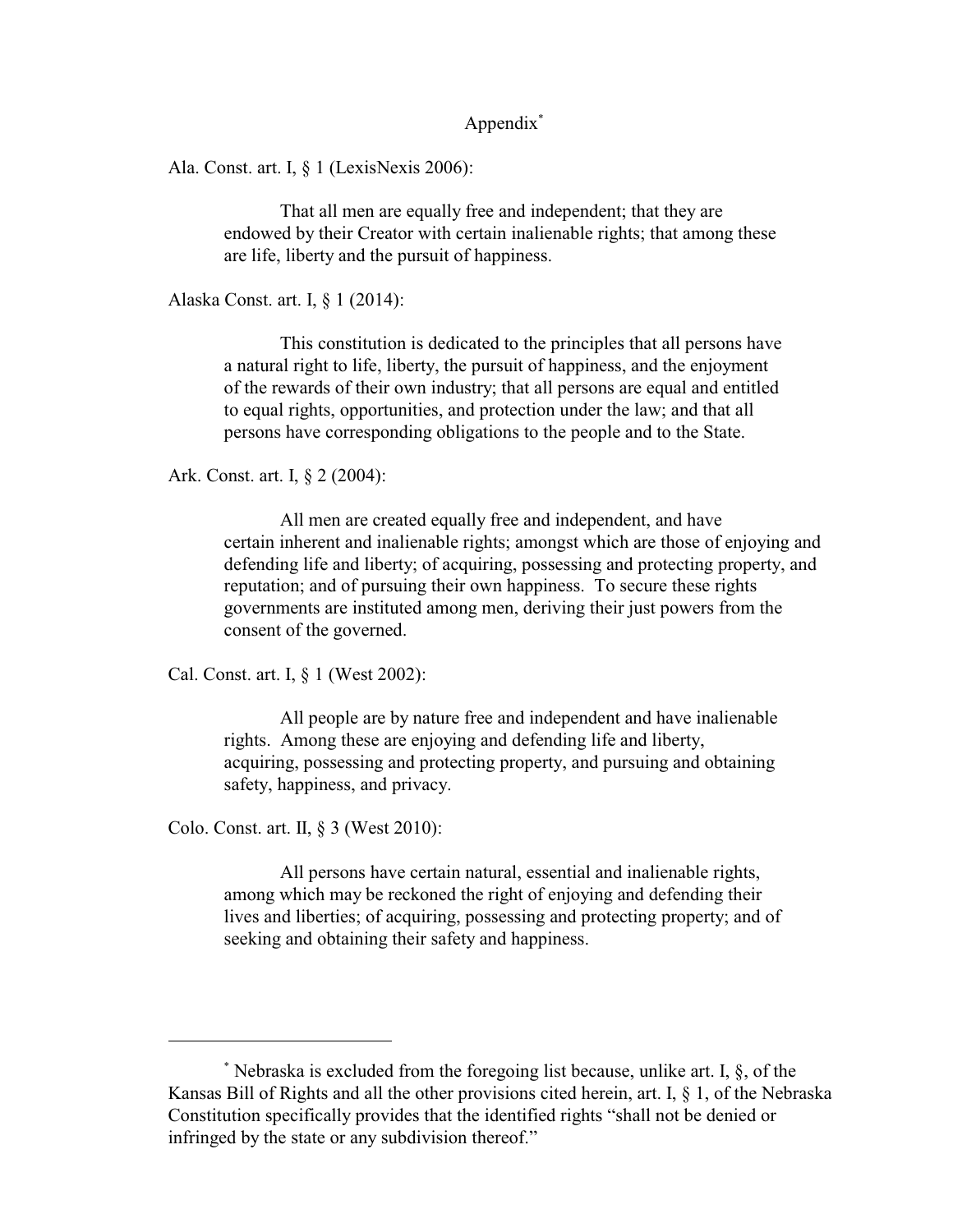Fla. Const. art. I, § 2 (West 2004):

All natural persons, female and male alike, are equal before the law and have inalienable rights, among which are the right to enjoy and defend life and liberty, to pursue happiness, to be rewarded for industry, and to acquire, possess and protect property; except that the ownership, inheritance, disposition and possession of real property by aliens ineligible for citizenship may be regulated or prohibited by law. No person shall be deprived of any right because of race, religion, national origin, or physical disability.

Idaho Const. art. I, § 1 ( 2004):

All men are by nature free and equal, and have certain inalienable rights, among which are enjoying and defending life and liberty; acquiring, possessing and protecting property; pursuing happiness and securing safety.

Ill. Const. art. I, § 1 (West 2006):

All men are by nature free and independent and have certain inherent and inalienable rights among which are life, liberty and the pursuit of happiness. To secure these rights and the protection of property, governments are instituted among men, deriving their just powers from the consent of the governed.

Ind. Const. art. I, § 1 (West 2007):

WE DECLARE, That all people are created equal; that they are endowed by their CREATOR with certain inalienable rights; that among these are life, liberty, and the pursuit of happiness; that all power is inherent in the people; and that all free governments are, and of right ought to be, founded on their authority, and instituted for their peace, safety and well-being. For the advancement of these ends, the *people* have, at all times, an indefeasible right to alter and reform their government.

Iowa Const. art. 1, § 1 (West 2013):

All men and women are, by nature, free and equal, and have certain inalienable rights–among which are those of enjoying and defending life and liberty, acquiring, possessing and protecting property, and pursuing and obtaining safety and happiness.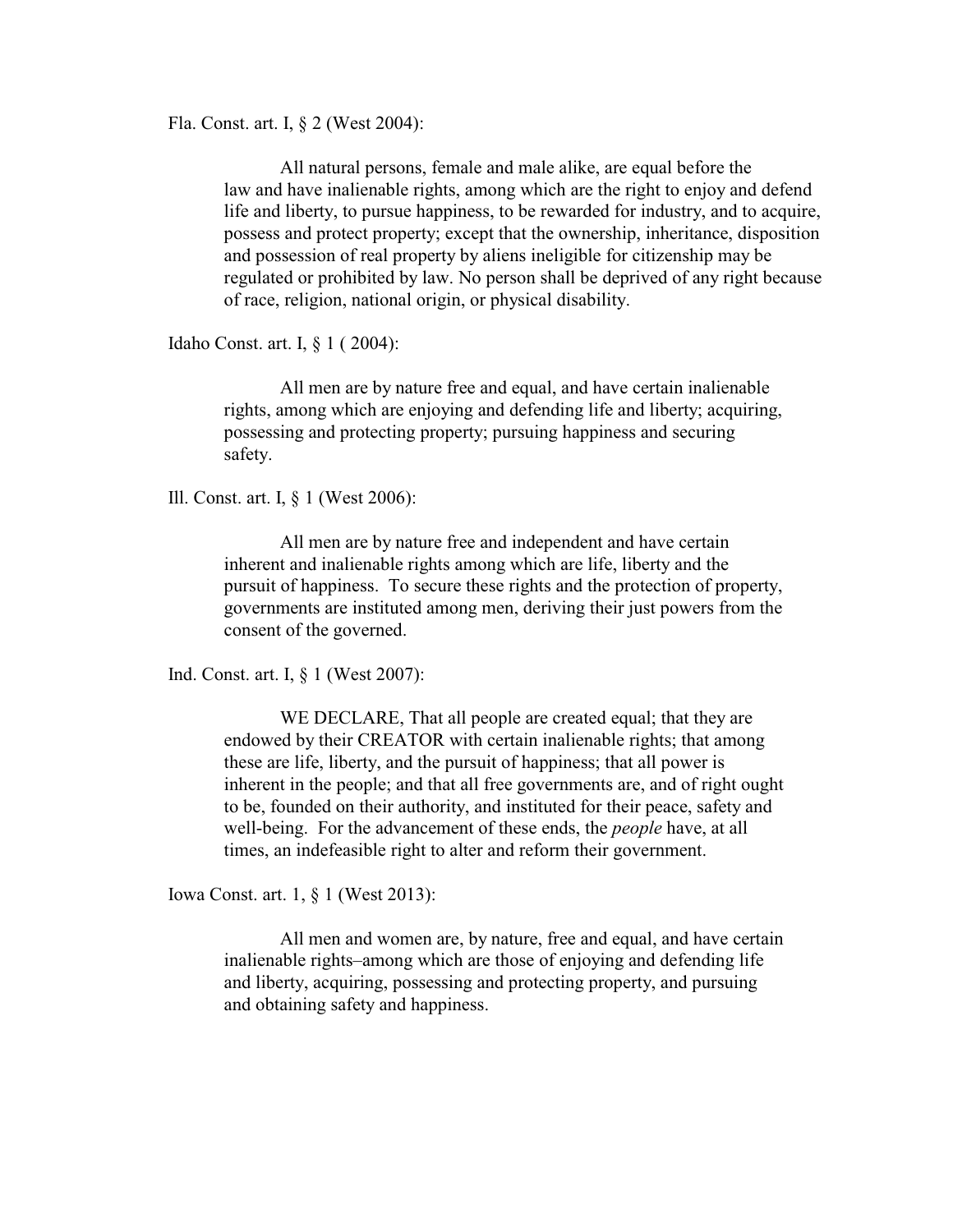Ky. Const. § 1 (LexisNexis 2014) (in part):

All men are, by nature, free and equal, and have certain inherent and inalienable rights, among which may be reckoned

> First. The right of enjoying and defending their lives and liberties. . . .

Third. The right of seeking and pursuing their safety and happiness.

Me. Const. art. I, § 1 (Supp. 2010):

All people are born equally free and independent, and have certain natural, inherent and unalienable rights, among which are those of enjoying and defending life and liberty, acquiring, possessing and protecting property, and pursuing and obtaining safety and happiness.

Mo. Const. art. I, § 2 (West 2003):

That all constitutional government is intended to promote the general welfare of the people; that all persons have a natural right to life, liberty, the pursuit of happiness and the enjoyment of the gains of their own industry; that all persons are created equal and are entitled to equal rights and opportunity under the law; that to give security to these things is the principal office of government, and that when government does not confer this security, it fails in its chief design.

Mont. Const. art. II, § 3 (West 2015):

All persons are born free and have certain inalienable rights. They include the right to a clean and healthful environment and the rights of pursuing life's basic necessities, enjoying and defending their lives and liberties, acquiring, possessing and protecting property, and seeking their safety, health and happiness in all lawful ways. In enjoying these rights, all persons recognize corresponding responsibilities.

Nev. Const. art. 1, § 1 (2008):

All men are by Nature free and equal and have certain inalienable rights among which are those of enjoying and defending life and liberty, Acquiring, Possessing and Protecting property and pursuing and obtaining safety and happiness[.]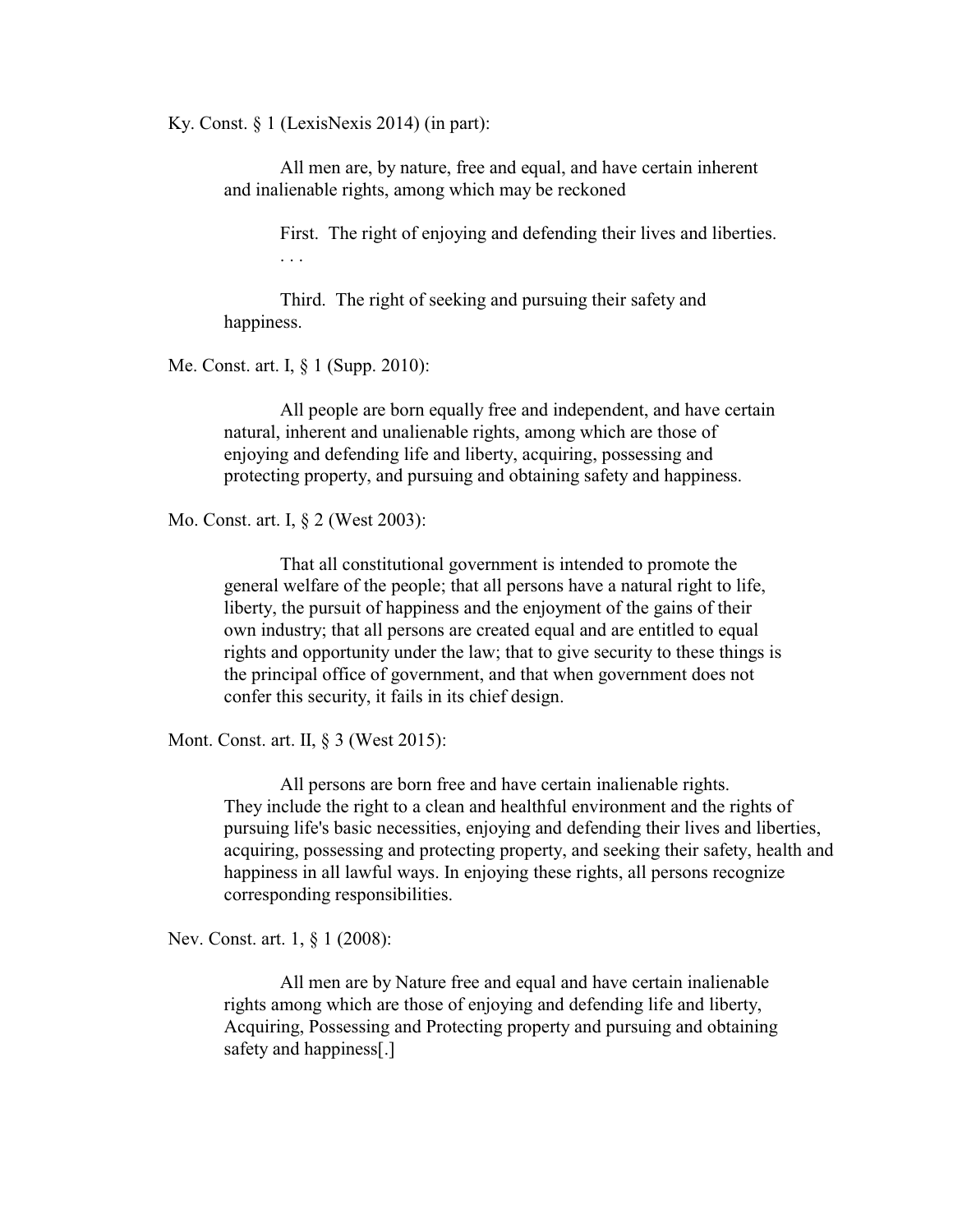N.H. Const. Part I, art. 2 (2014):

All men have certain natural, essential, and inherent rights–among which are, the enjoying and defending life and liberty; acquiring, possessing, and protecting, property; and, in a word, of seeking and obtaining happiness. Equality of rights under the law shall not be denied or abridged by this state on account of face, creed, color, sex or national origin.

N.J. Const. art. I, ¶ 1 (2008):

All persons are by nature free and independent, and have certain natural and unalienable rights, among which are those of enjoying and defending life and liberty, of acquiring possessing, and protecting property, and of pursuing and obtaining safety and happiness.

N.M. Const. art. II, § 4 (Michie 2014):

All persons are born equally free, and have certain natural, inherent and inalienable rights, among which are the rights of enjoying and defending life and liberty, of acquiring, possessing and protecting property, and seeking and obtaining safety and happiness.

N.C. Const. art. I, § 1 (2013):

We hold it to be self-evident that all persons are created equal; that they are endowed by their Creator with certain inalienable rights; that among these are life, liberty, the enjoyment of the fruits of their own labor, and the pursuit of happiness.

N.D. Const. art. I, § 1 (2008) (in part):

All individuals are by nature equally free and independent and have certain inalienable rights, among which are those of enjoying and defending life and liberty; acquiring, possessing and protecting property and reputation; [and] pursuing and obtaining safety and happiness . . . .

Ohio Const. art. I, § 1 (LexisNexis 2015):

All men are, by nature, free and independent, and have certain inalienable rights, among which are those of enjoying and defending life and liberty, acquiring, possessing and protecting property, and seeking and obtaining happiness and safety.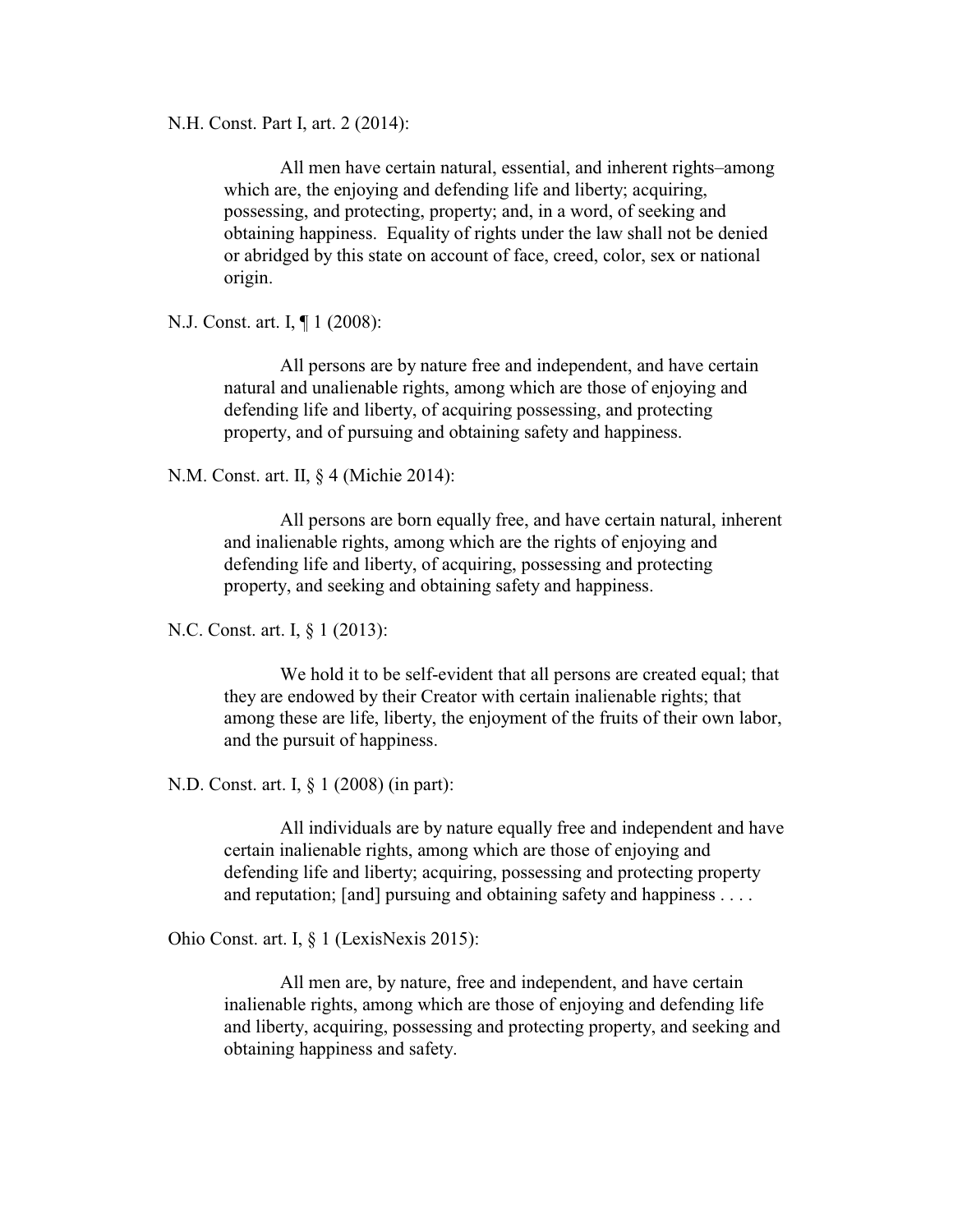Pa. Const. art. I, § 1 (2011):

All men are born equally free and independent, and have certain inherent and indefeasible rights, among which are those of enjoying and defending life and liberty, of acquiring, possessing and protecting property and reputation, and of pursuing their own happiness.

S.D. Const. art. VI, § 1 (2004):

All men are born equally free and independent, and have certain inherent rights, among which are those of enjoying and defending life and liberty, of acquiring and protecting property and the pursuit of happiness. To secure these rights governments are instituted among men, deriving their just powers from the consent of the governed.

Utah Const. art. I, § 1 (LexisNexis 1991):

All men have the inherent and inalienable right to enjoy and defend their lives and liberties; to acquire, possess and protect property; to worship according to the dictates of their consciences; to assembly peaceably, protest against wrongs, and petition for redress of grievances; to communicate freely their thoughts and opinions, being responsible for the abuse of that right.

Vt. Const. ch. I, art. 1 (2010) (in part):

That all persons are born equally free and independent, and have certain natural, inherent and inalienable rights, amongst which are the enjoying and defending life and liberty, acquiring, possessing and protecting property, and pursuing and obtaining happiness . . . .

Va. Const. art. I, § 1 (2013):

That all men are by nature equally free and independent and have certain inherent rights, of which, when they enter into a state of society, they cannot, by any compact, deprive or divest their posterity; namely, the enjoyment of life and liberty, with the means of acquiring and possessing property, and pursuing and obtaining happiness and safety.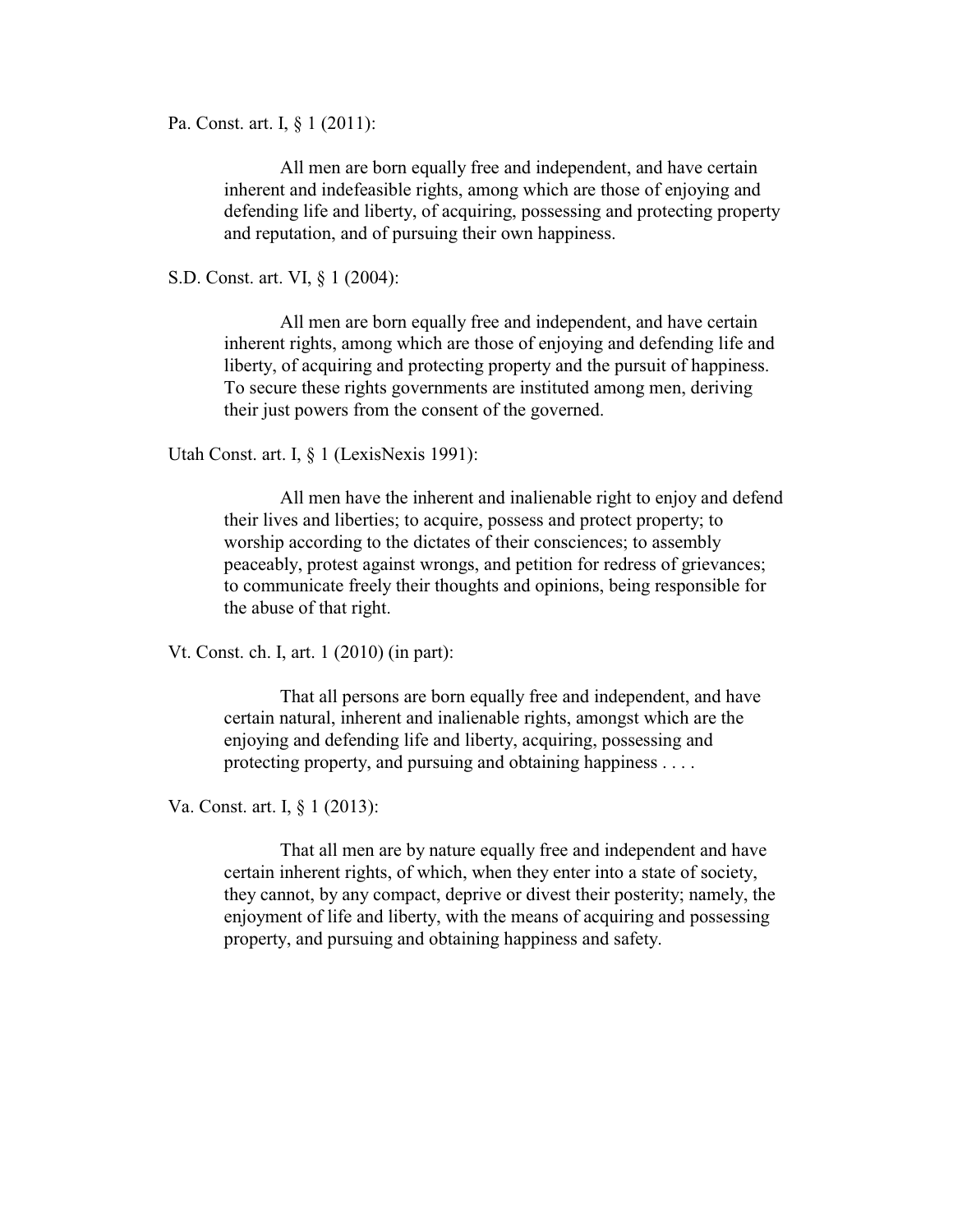W.Va. Const. art. III, § 1 (LexisNexis 2013):

All men are, by nature, equally free and independent, and have certain inherent rights, of which, when they enter into a state of society, they cannot, by any compact, deprive or divest their posterity, namely: the enjoyment of life and liberty, with the means of acquiring and possessing property, and of pursuing and obtaining happiness and safety.

Wis. Const. art. I, § 1 (West 2002):

All people are born equally free and independent, and have certain inherent rights; among these are life, liberty and the pursuit of happiness; to secure these rights, governments are instituted, deriving their just powers from the consent of the governed.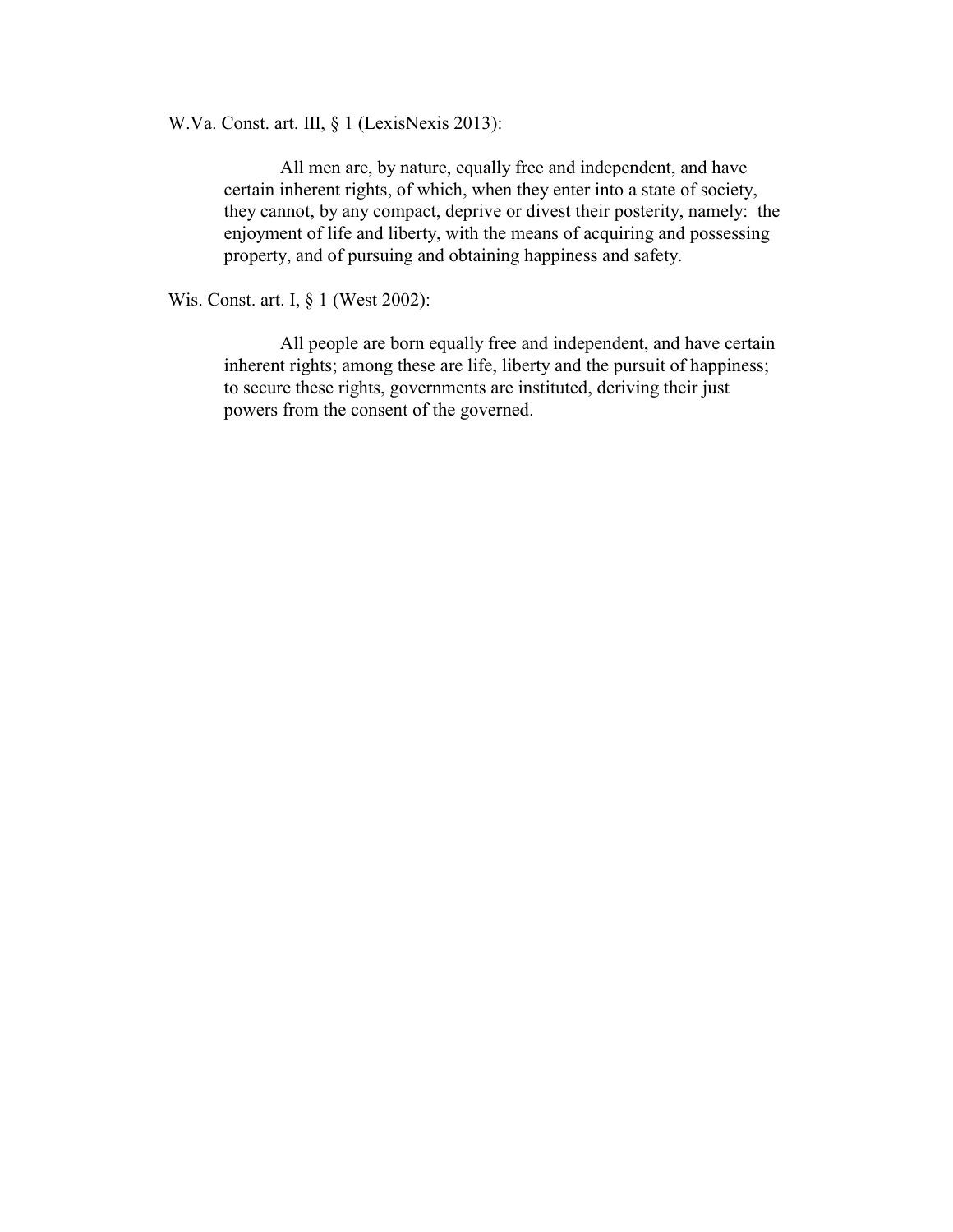### **CERTIFICATE OF SERVICE**

I hereby certify that copies of the foregoing brief *amicus curiae* of the Family

Research Council were served, via e-mail, on May 20, 2016, to the following counsel of

record:

Jeffrey A. Chanay Kimberly A. Parker Chief Deputy Attorney General Skye L. Perryman Dennis D. Depew Brittani Kirkpatrick Ivey Deputy Attorney General, Souvik Saha Memorial Building 3rd Floor Washington, D.C. 20006 jeff.chanay@ag.ks.gov brittani.ivey@wilmerhale.com dennis.depew@ag.ks.gov souvik.saha@wilmerhale.com

Shon D. Qualseth Janet Crepps Stephen R. McAllister Genevieve Scott Solicitor General of Kansas Zoe Levine 333 West 9th Street 199 Water Street, 22nd Floor P.O. Box 1264 New York, New York 10038 Lawrence, Kansas 66044-2801 jcrepps@reprorights.org shon.qualseth@trqlaw.com gscott@reprorights.org steve.mcallister@trqlaw.com zlevine@reprorights.org sarah.warner@trqlaw.com

Robert V. Eye The Woody Law Firm, P.C. Brett A. Jarmer 1621 Baltimore Avenue Robert V. Eye Law Office, LLC Kansas City, Missouri 64108 123 S.E. 6th Avenue, Suite 200 teresa@woodylawfirm.com Topeka, Kansas 66603 bob@kaufmanneye.com Erin Thompson brett@kaufmanneye.com Thompson Law Firm, LLC

Civil Litigation Division Wilmer Cutler Pickering Hale & Dorr, LLP Office of the Attorney General 1875 Pennsylvania Avenue, N.W. 120 S.W. Tenth Avenue kimberly.parker@wilmerhale.com Topeka, Kansas 66612-1597 skye.perryman@wilmerhale.com

Sarah E. Warner Center for Reproductive Rights

Teresa A. Woody

106 E. 2nd Street Wichita, Kansas 67202 ethompson@tslawfirm.com

(Certificate of Service Continued on Next Page